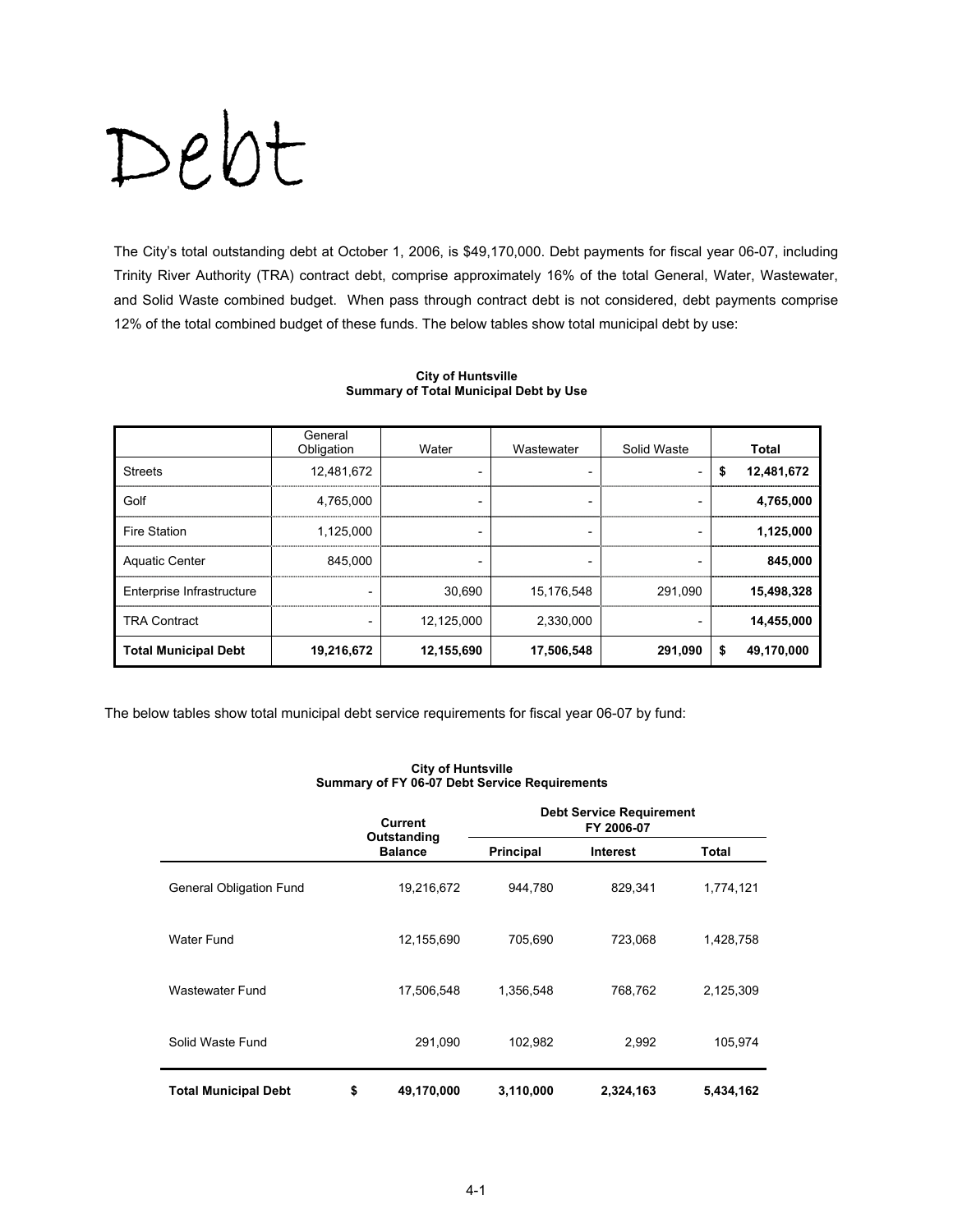## General Obligation Debt Service Fund

#### Debt Payable from Ad Valorem (Property) Taxes

The City's total outstanding General Obligation Debt, payable from ad valorem (property) taxes at October 1, 2006, is \$19,216,671.50. The below table shows the use of those funds:

#### **City of Huntsville Outstanding General Obligation Debt**

| Streets* | \$12,481,672   Fire Station |                              | \$1,125,000 |
|----------|-----------------------------|------------------------------|-------------|
| Golf     |                             | \$4,765,000   Aquatic Center | \$845,000   |

\*Includes \$4,611,671.50 of 2004 and 2005 refunding bonds

#### **Future Outlook and Impact**

The City's legal debt limit is 10% of Huntsville's assessed value. Based on current assessed value of \$987,649,140, the legal debt limit is \$98,764,914. Council expects to be able to meet current outstanding debt payments with the adopted property tax rate 41.92¢ per \$100 assessed tax rate. The fiscal year 06-07 property tax rate represents a decrease of 1.27¢ from the prior year rate of 43.19¢. The debt portion of the property tax rate for fiscal year 06-07 is 18.11 $\phi$  and constitutes 43% of the total tax revenue. The debt portion of the property tax rate for the prior fiscal year was 19.20¢. This decrease represents 1.09¢ of the total 1.27¢ tax rate decline. No future debt or restructuring is planned, and the present rate is expected to meet future obligations.

In November 2001, debt in the amount of \$5,000,000 was issued for construction of a golf course. The City issued debt in FY 2003-04 in the amount of \$1,200,000 to build a fire station and for improvements to two existing fire stations. A refunding issue in 2004 in the amount of \$2,200,000 replaced debt issues in General, Water, Wastewater, and Solid Waste Funds. In 2005, a refunding issue in the amount of \$3,820,000 was issued for the outstanding street certificate of obligation principal of \$4,965,000. Also in 2005, tax notes in the amount of \$1,145,000 were issued for the construction of an aquatic center and the purchase of equipment (asphalt paver). No refunding issues or general obligation debt was issued during fiscal year 2006 and none is budgeted for fiscal year 2007.

#### **Operating Leases**

The City obtained a ladder fire truck under a lease purchase contract in the amount of \$703,579 in FY 2004-05. The lease may be cancelled per budget requirements under State law; therefore the debt amount is excluded from debt ratio calculations.

A payment on the city's computer lease is budgeted from available funds in the Computer Replacement Internal Service Fund, and excluded from the debt ratio calculations. Two payments remain with funding allocated from the General, Water, and Wastewater Funds.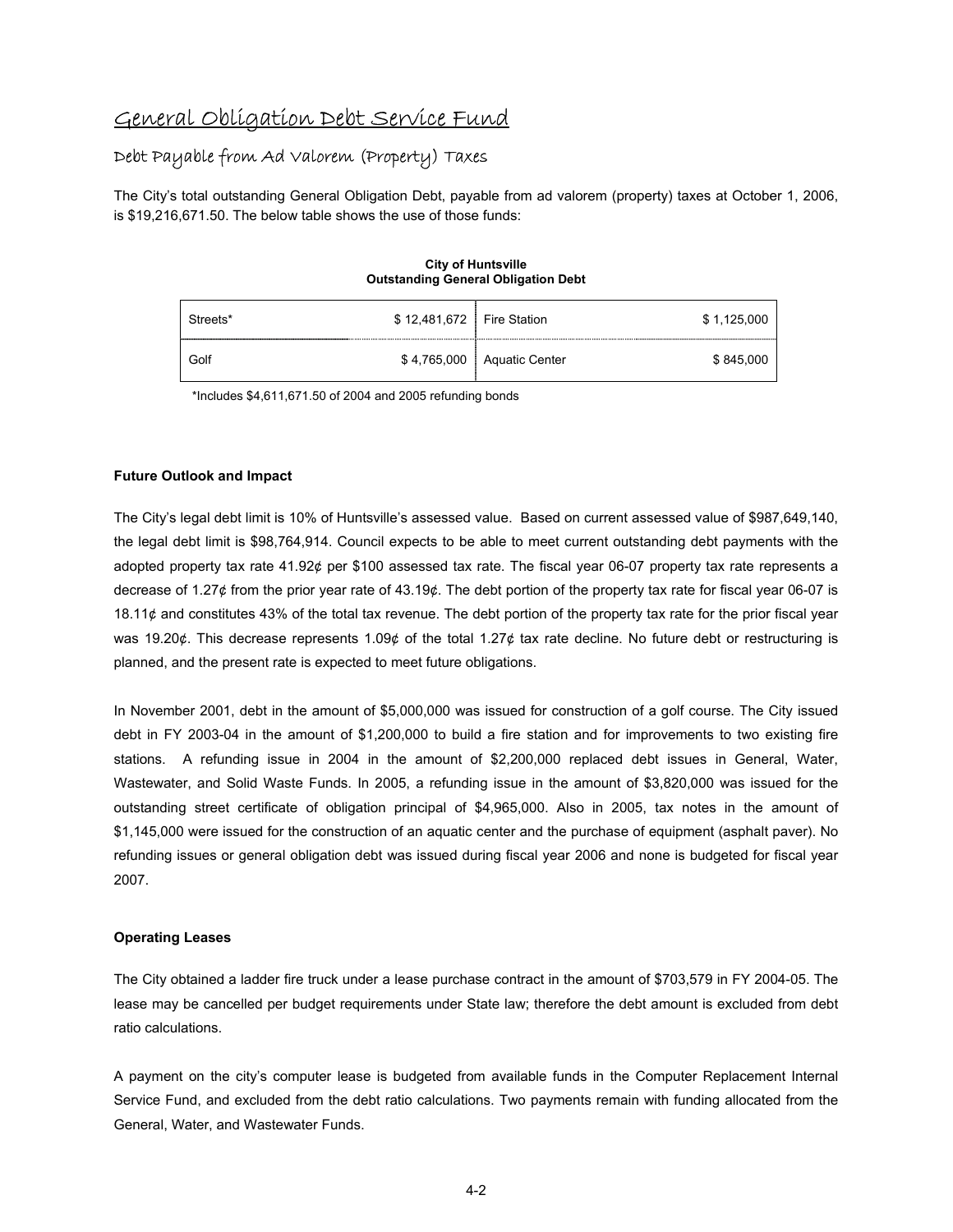### Water and Wastewater Funds

Revenue Bond covenants require that net revenues of the combined water and wastewater utilities equal to at least one and one-half times the average annual requirements for the payment of principal and interest on the City revenue bonds. The City has at all times met this requirement. Contract debt with the Trinity River Authority (TRA) is considered an operating expense. Debt payments comprise approximately 21% of the total Water and Wastewater combined budget.

#### Water Fund

Debt payments comprise approximately 14.5% of the total Water Fund budget, down from 20% in the prior fiscal year. Debt in the Water Fund is comprised of two categories: 1) a refunding issue for debt assumed by the City when the Elkins Lake Municipal Utility District was annexed into the City (\$30,690 outstanding balance); and 2) contract debt with the Trinity River Authority on the surface water treatment plant and water distribution lines to serve Texas Department of Criminal Justice (TDCJ) units (\$12,125,000 outstanding balance).

Contract debt with the Trinity River Authority (TRA) includes debt issued in 1996 used to provide water to the TDCJ's Ellis Unit, Estelle Unit, and the Medical Facility. Delivery of water to these units required construction of pumping, metering, and pipeline facilities. TDCJ pays a monthly minimum service charge equal to the amount necessary to amortize the debt and purchase water from the City at the rate that the City pays TRA. In 1997, the City issued debt through TRA for improvements to the water treatment plant including an additional clarifier, modifying two existing clarifiers and modifying existing filters. In early 1999, the City issued debt for expansion of the water plant to serve Tenaska, an electric cogenerating plant. This debt is fully paid by Tenaska.

#### **Future Outlook and Impact**

The City authorized TRA to contract with Allan Plummer & Assoc. to prepare a preliminary engineering study for the expansion of the surface water treatment plant from 6 MGD (million gallons per day) to 12 MGD. This preliminary study is the first part of fact finding data that will be relevant in the decision making process. Major decisions are on the horizon regarding development of both water supply and production facilities to ensure Huntsville's water needs for the future are met. The Water fund debt payments were reduced by \$235,632 for fiscal year 2005-06 and \$585,000 in fiscal year 06-07. The timing of this debt reduction will provide opportunity for the expansion of available water supply and production capacity to meet future needs, in accordance with the City's long-term plan.

#### Wastewater Fund

Debt payments comprise approximately 28.8% of the total Wastewater Fund budget. Debt in the Wastewater Fund is comprised of several categories: 1) revenue bonds issued in 1997 and 2002 (\$15,105,000 outstanding balance); 2) a refunding issue for debt assumed by the City when the Elkins Lake Municipal Utility District was annexed into the City (\$71,548 outstanding balance); and 3) contract debt with the Trinity River Authority (TRA) for a financing agreement for sewer lateral lines, and for work done at the wastewater plants as a result of U.S. Environmental Protection Agency (USEPA) mandates (\$2,330,000 outstanding balance).

In 1997 the City issued revenue bonds in the amount of \$14,395,000 for construction of a third wastewater treatment plant and to provide sewer service to an area that currently does not have sewer service available. In 2002 the City issued revenue bonds for \$7,255,000 for expansion of sewer service to areas near the new wastewater treatment plant and extension of wastewater lines to unserved areas including the Highway 75 South area. The Wastewater fund debt payments were reduced by \$183,187 for fiscal year 2005-06 and \$263,904 for fiscal year 06-07. No future debt issues are planned.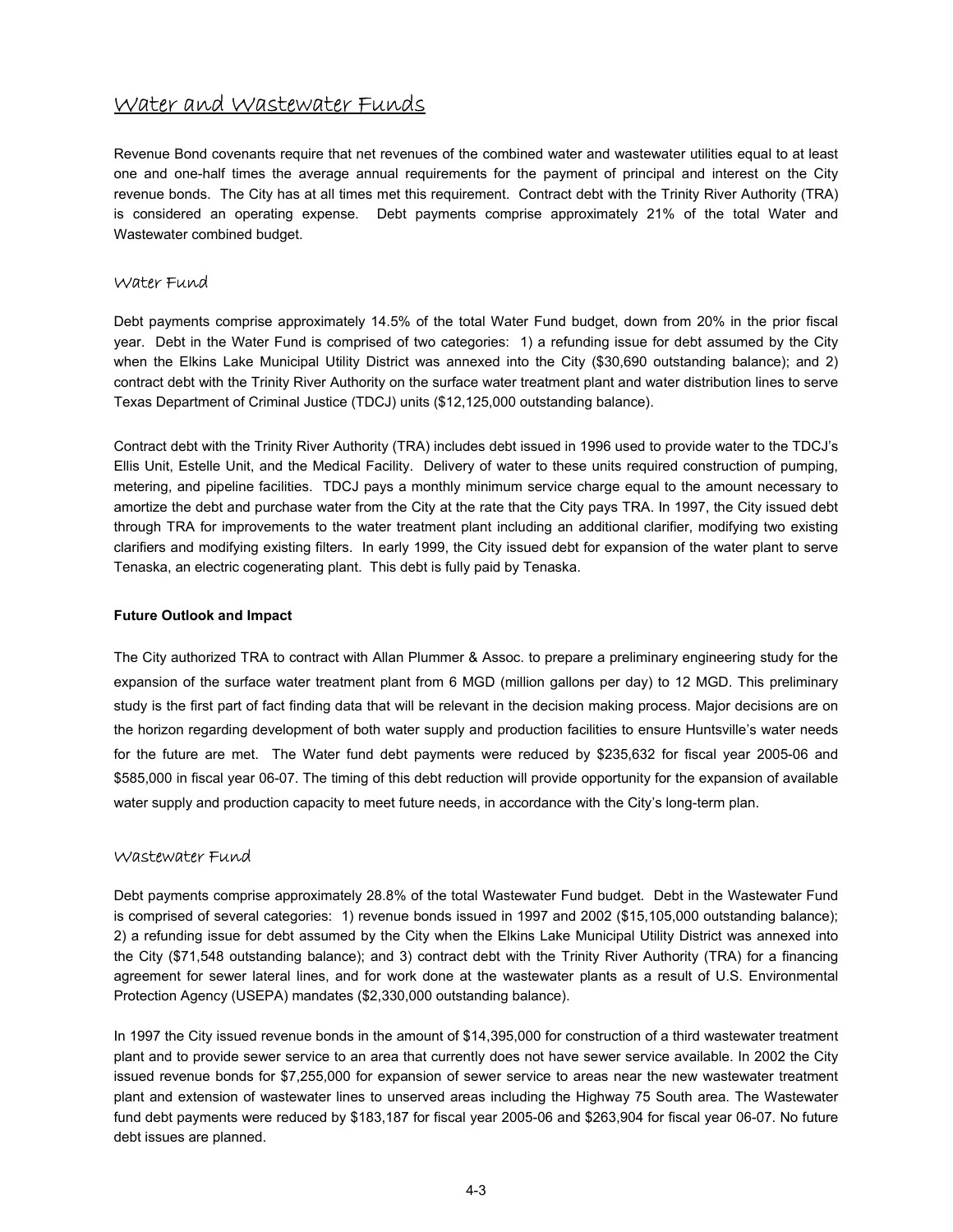# Solid Waste Fund

In 1993, the City issued \$1,600,000 in certificates of obligation to finance the closing of the City landfill, construction of a transfer station, purchase of equipment for use in transferring the waste and the related engineering costs of the change. The debt was refunded in 2004 for overall cost savings (\$291,090 outstanding balance). No future debt issues are planned.

# Computation of Legal Debt Margin

|                                                                                    |                    | October 1, 2005      |
|------------------------------------------------------------------------------------|--------------------|----------------------|
| Assessed Value less Exemptions:                                                    |                    | \$<br>987,649,140.00 |
| Debt Limit 10 Percent of Assessed Value                                            |                    | \$<br>98,764,914.00  |
| Amount of Debt Applicable to Debt Limit:                                           |                    |                      |
| General Obligation Debt:                                                           |                    |                      |
| 1998 Certificate of Obligation - Street Arterials                                  | \$<br>6,865,000.00 |                      |
| 2000 Combination Tax & Revenue Certificate of<br><b>Obligation-Street Arterial</b> | 1,005,000.00       |                      |
| 2001 Certificate of Obligation - Golf Course                                       | 4,765,000.00       |                      |
| 2004 Certificate of Obligation- Fire Station                                       | 1,125,000.00       |                      |
| 2005 Refunding Series                                                              | 3,805,000.00       |                      |
| 2005 Tax Notes                                                                     | 845,000.00         |                      |
| 2004 Refunding Series                                                              | \$<br>806,671.50   | \$<br>19,216,671.50  |
| Net General Obligation Debt Payable from Ad Valorem<br>Taxes                       |                    | \$<br>19,211,671.50  |
| Interest & Sinking Fund Balance as of September 30                                 |                    | 131,008.00           |
| Total Net General Obligation Debt Payable from Ad<br>Valorem Taxes                 |                    | 19,080,663.50        |
| Ratio of Net General Obligation Debt to Taxable<br>Assessed Valuation per \$100    |                    | 1.9%                 |

# Debt Per Population Comparison



#### Source: Texas Municipal League's 2006 Taxation and Debt Survey. Friendswood and Nacogdoches did not respond to survey.

Note: The City of Huntsville's Contract Debt has been excluded from these calculations.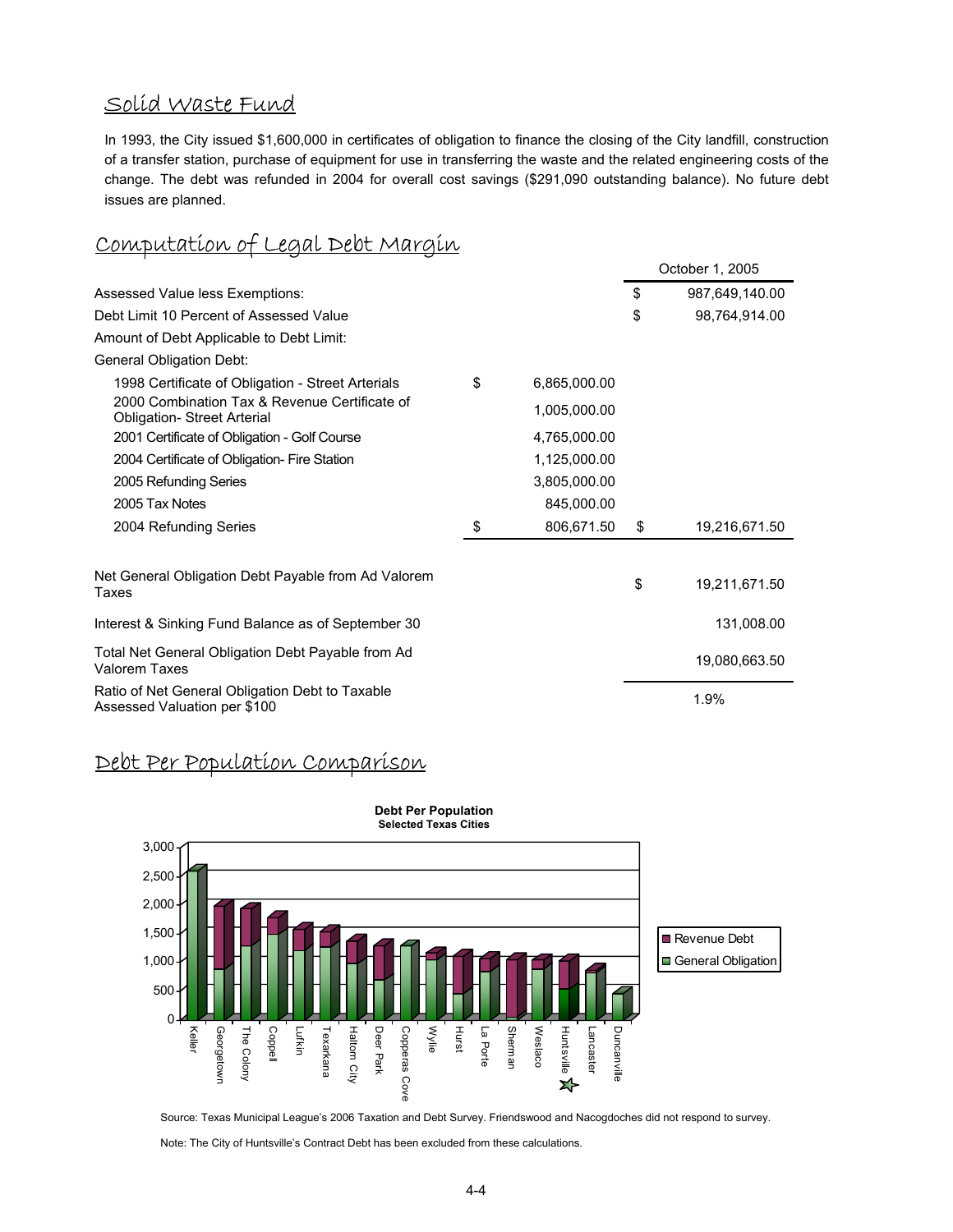|  | <u>Summary of General Obligation Debt</u>                                                                                                                                                                                                                                                         |  |
|--|---------------------------------------------------------------------------------------------------------------------------------------------------------------------------------------------------------------------------------------------------------------------------------------------------|--|
|  | $\epsilon$ , $\tau$ , $\tau$ , $\tau$ , $\tau$ , $\tau$ , $\tau$ , $\tau$ , $\tau$ , $\tau$ , $\tau$ , $\tau$ , $\tau$ , $\tau$ , $\tau$ , $\tau$ , $\tau$ , $\tau$ , $\tau$ , $\tau$ , $\tau$ , $\tau$ , $\tau$ , $\tau$ , $\tau$ , $\tau$ , $\tau$ , $\tau$ , $\tau$ , $\tau$ , $\tau$ , $\tau$ |  |

| ◡<br><b>General Obligation Debt</b>                       |    | <b>Current</b><br>Outstanding | <b>Debt Service Requirement</b><br>FY 2006-07 |                 |              |  |
|-----------------------------------------------------------|----|-------------------------------|-----------------------------------------------|-----------------|--------------|--|
|                                                           |    | <b>Balance</b>                | Principal                                     | <b>Interest</b> | <b>Total</b> |  |
| Huntsville, Tax, Street Arterial CO 1998, \$7,425,000     |    | 6,865,000.00                  | 105,000.00                                    | 322,312.51      | 427,312.51   |  |
| Street Arterials CO Series 2000, \$5,000,000              |    | 1,005,000.00                  | 145,000.00                                    | 55,862.50       | 200,862.50   |  |
| Tax and Revenue Golf C/O Series 2001, \$5,000,000         |    | 4,765,000.00                  | 85,000.00                                     | 237,480.00      | 322,480.00   |  |
| Tax and Revenue Fire Station C/O Series 2004, \$1,200,000 |    | 1,125,000.00                  | 45,000.00                                     | 40,080.00       | 85,080.00    |  |
| Refunding Bonds Series 2005                               |    | 3,805,000.00                  | 25,000.00                                     | 133,936.00      | 158,936.00   |  |
| Tax Notes, Series 2005                                    |    | 845,000.00                    | 125,000.00                                    | 27,620.00       | 152,620.00   |  |
| Refunding Bonds Series 2004*                              |    | 806,671.50                    | 414,780.00                                    | 12,050.36       | 426,830.36   |  |
| <b>Total General Obligation Debt</b>                      | \$ | 19,216,671.50                 | 944,780.00                                    | 829,341.37      | 1,774,121.37 |  |

# Summary of Water Fund Debt

| Water Debt                                                                   |    | <b>Current</b>                |                  | <b>Debt Service Requirement</b><br>FY 2006-07 |              |
|------------------------------------------------------------------------------|----|-------------------------------|------------------|-----------------------------------------------|--------------|
|                                                                              |    | Outstanding<br><b>Balance</b> | <b>Principal</b> | Interest                                      | Total        |
| Trinity River Authority Contract Bonds Series 1996<br>\$3,905,000.00         | \$ | 2,410,000.00                  | 190,000.00       | 125,612.00                                    | 315,612.00   |
| Trinity River Authority Contract Revenue Bonds Series 1997<br>\$3,120,000.00 |    | 2,170,000.00                  | 135,000.00       | 112,638.00                                    | 247,638.00   |
| Trinity River Authority Contract Revenue Bonds Series 1999<br>\$9,260,000.00 |    | 7,545,000.00                  | 350,000.00       | 483,926.00                                    | 833,926.00   |
| Refunding Bonds Series 2004*                                                 |    | 30,690.00                     | 30,690.00        | 891.62                                        | 31,581.62    |
| <b>Total Water Debt</b>                                                      | \$ | 12,155,690.00                 | 705,690.00       | 723,067.62                                    | 1,428,757.62 |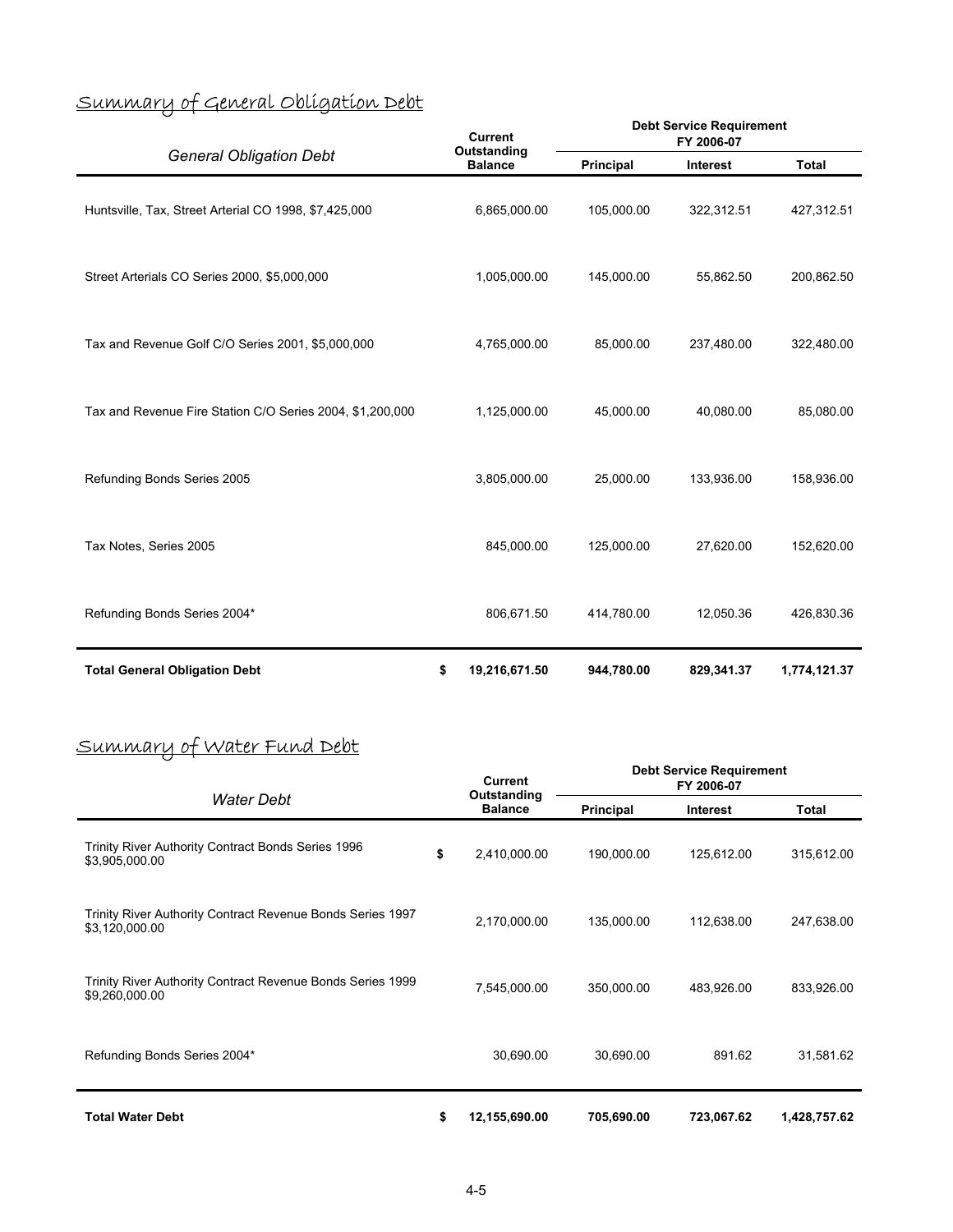# Summary of Wastewater Fund Debt

| Wastewater Debt                                                                        |    | <b>Current</b><br>Outstanding | <b>Debt Service Requirement</b><br>FY 2006-07 |            |              |  |
|----------------------------------------------------------------------------------------|----|-------------------------------|-----------------------------------------------|------------|--------------|--|
|                                                                                        |    | <b>Balance</b>                | Principal                                     | Interest   | Total        |  |
| Huntsville Texas Waterworks and Sewer \$14,395,000.00                                  | \$ | 8,740,000.00                  | 700,000.00                                    | 377,537.50 | 1,077,537.50 |  |
| Waterworks and Sewer System Revenue Bonds Series<br>2002 \$7,255,000.00                |    | 6,365,000.00                  | 290,000.00                                    | 287,477.50 | 577,477.50   |  |
| Trinity River Authority Contract Revenue Bonds Series<br>Refunding 2003 \$3,125,000.00 |    | 2,330,000.00                  | 295,000.00                                    | 101,668.00 | 396,668.00   |  |
| 2004 Refunding Bond Series*                                                            |    | 71,548.00                     | 71,548.00                                     | 2,078.64   | 73,626.64    |  |
| <b>Total Wastewater Debt</b>                                                           | \$ | 17,506,548.00                 | 1,356,548.00                                  | 768,761.64 | 2,125,309.64 |  |

# Summary of Solid Waste Fund Debt

|                               | <b>Current</b><br>Outstanding |                | <b>Debt Service Requirement</b><br>FY 2006-07 |                 |            |
|-------------------------------|-------------------------------|----------------|-----------------------------------------------|-----------------|------------|
| Solid Waste Debt              |                               | <b>Balance</b> | Principal                                     | <b>Interest</b> | Total      |
| 2004 Refunding Bond Series*   |                               | 291,090.50     | 102.982.00                                    | 2.991.88        | 105,973.88 |
| <b>Total Solid Waste Debt</b> | \$                            | 291,090.50     | 102.982.00                                    | 2.991.88        | 105,973.88 |

**City of Huntsville Summary of Total Municipal Debt by Fund** 

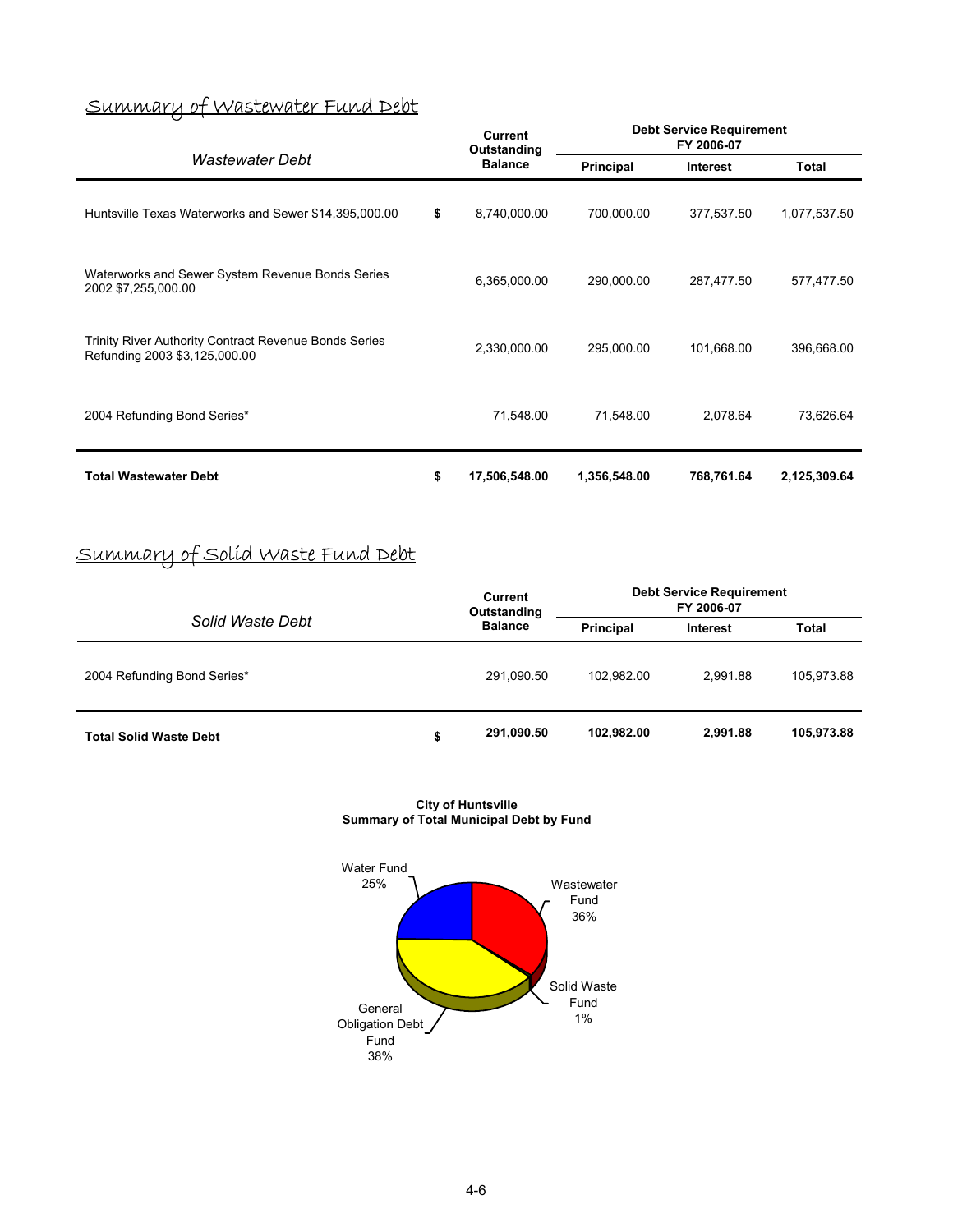|                    |                              | <b>Maturities</b> |            |              |  |  |
|--------------------|------------------------------|-------------------|------------|--------------|--|--|
| <b>Fiscal Year</b> | <b>Outstanding Beginning</b> | Principal         | Interest   | <b>Total</b> |  |  |
| 2006-2007          | 19,216,671.50                | 944,780.00        | 829,341.37 | 1,774,121.37 |  |  |
| 2007-2008          | 18,271,891.50                | 976,891.50        | 795,391.55 | 1,772,283.05 |  |  |
| 2008-2009          | 17,295,000.00                | 1,040,000.00      | 753,444.76 | 1,793,444.76 |  |  |
| 2009-2010          | 16,255,000.00                | 1,095,000.00      | 704,216.01 | 1,799,216.01 |  |  |
| 2010-2011          | 15,160,000.00                | 1,150,000.00      | 654,235.01 | 1,804,235.01 |  |  |
| 2011-2012          | 14,010,000.00                | 1,205,000.00      | 605,312.51 | 1,810,312.51 |  |  |
| 2012-2013          | 12,805,000.00                | 1,090,000.00      | 558,646.26 | 1,648,646.26 |  |  |
| 2013-2014          | 11,715,000.00                | 1,140,000.00      | 512,146.26 | 1,652,146.26 |  |  |
| 2014-2015          | 10,575,000.00                | 1,195,000.00      | 463,201.01 | 1,658,201.01 |  |  |
| 2015-2016          | 9,380,000.00                 | 1,245,000.00      | 411,014.01 | 1,656,014.01 |  |  |
| 2016-2017          | 8,135,000.00                 | 1,315,000.00      | 355,449.26 | 1,670,449.26 |  |  |
| 2017-2018          | 6,820,000.00                 | 1,370,000.00      | 295,881.26 | 1,665,881.26 |  |  |
| 2018-2019          | 5,450,000.00                 | 1,440,000.00      | 232,472.38 | 1,672,472.38 |  |  |
| 2019-2020          | 4,010,000.00                 | 685,000.00        | 189,133.00 | 874,133.00   |  |  |
| 2020-2021          | 3,325,000.00                 | 260,000.00        | 162,095.00 | 422,095.00   |  |  |
| 2021-2022          | 3,065,000.00                 | 275,000.00        | 149,775.00 | 424,775.00   |  |  |
| 2022-2023          | 2,790,000.00                 | 285,000.00        | 136,625.00 | 421,625.00   |  |  |
| 2023-2024          | 2,505,000.00                 | 300,000.00        | 122,827.50 | 422,827.50   |  |  |
| 2024-2025          | 2,205,000.00                 | 225,000.00        | 110,250.00 | 335,250.00   |  |  |
| 2025-2026          | 1,980,000.00                 | 240,000.00        | 99,000.00  | 339,000.00   |  |  |
| 2026-2027          | 1,740,000.00                 | 255,000.00        | 87,000.00  | 342,000.00   |  |  |
| 2027-2028          | 1,485,000.00                 | 265,000.00        | 74,250.00  | 339,250.00   |  |  |
| 2028-2029          | 1,220,000.00                 | 280,000.00        | 61,000.00  | 341,000.00   |  |  |
| 2029-2030          | 940,000.00                   | 295,000.00        | 47,000.00  | 342,000.00   |  |  |
| 2030-2031          | 645,000.00                   | 315,000.00        | 32,250.00  | 347,250.00   |  |  |
| 2031-2032          | 330,000.00                   | 330,000.00        | 16,500.00  | 346,500.00   |  |  |

# **General Obligation Debt Service Fund- Debt Service Requirements to Maturity**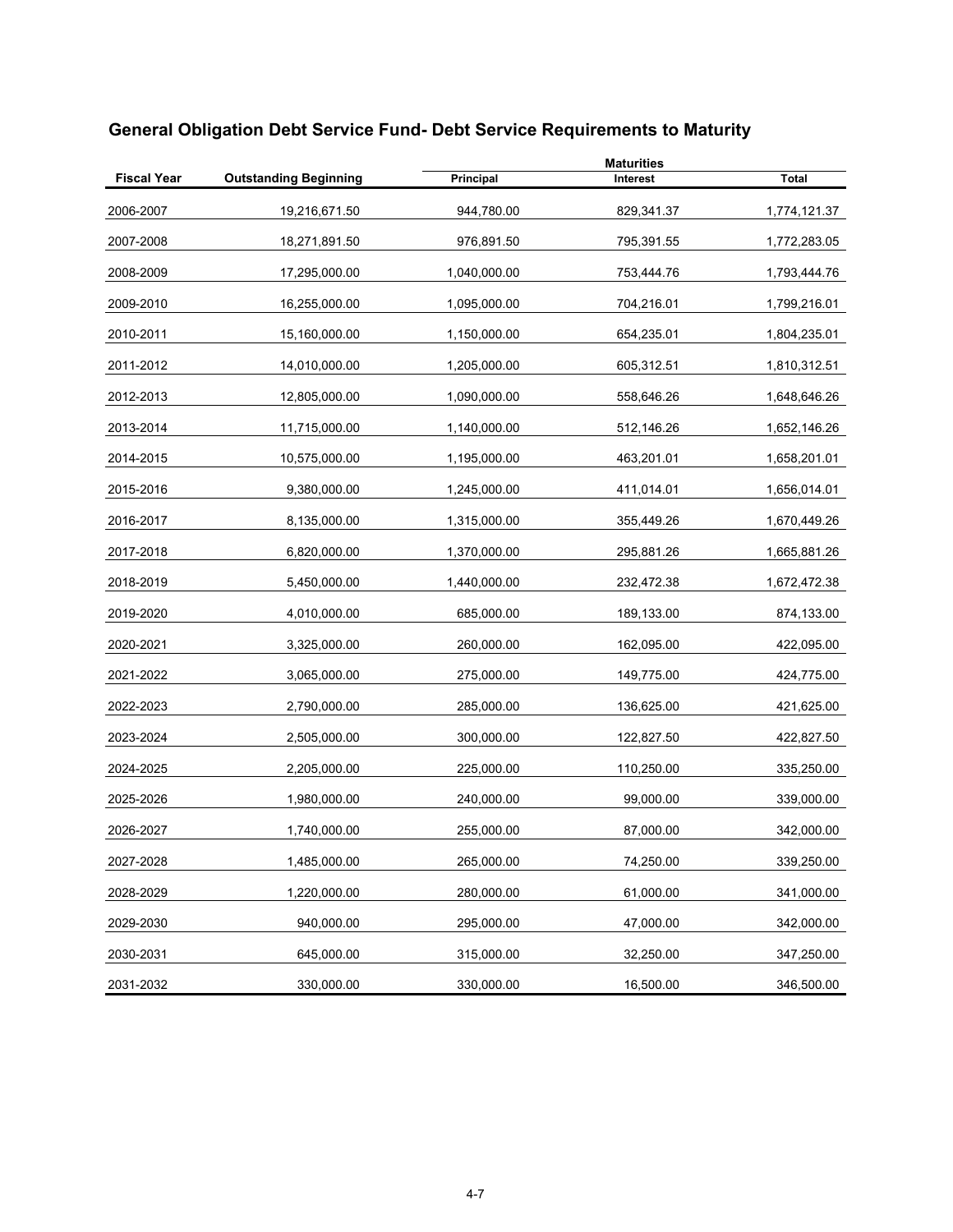#### **Bond Debt Service Schedule City of Huntsville General Obligation Huntsville, Tax, Street Arterial CO 1998, \$7,425,000**

| <b>Issue Date:</b> | 01/27/1999 |
|--------------------|------------|
|--------------------|------------|

**Maturity Date: 02/15/2019**

| <b>Payment Date</b> | Principal      | <b>Interest</b> | Total          | <b>Annual Total</b> |
|---------------------|----------------|-----------------|----------------|---------------------|
| 02/15/2007          | 105,000.00     | 162,796.88      | 267,796.88     |                     |
| 08/15/2007          |                | 159,515.63      | 159,515.63     | 427,312.51          |
| 02/15/2008          | 105,000.00     | 159,515.63      | 264,515.63     |                     |
| 08/15/2008          |                | 156,234.38      | 156,234.38     | 420,750.01          |
| 02/15/2009          | 395,000.00     | 156,234.38      | 551,234.38     |                     |
| 08/15/2009          |                | 147, 149. 38    | 147,149.38     | 698,383.76          |
| 02/15/2010          | 430,000.00     | 147.149.38      | 577,149.38     |                     |
| 08/15/2010          |                | 137.796.88      | 137.796.88     | 714,946.26          |
| 02/15/2011          | 465,000.00     | 137,796.88      | 602,796.88     |                     |
| 08/15/2011          |                | 127,450.63      | 127,450.63     | 730,247.51          |
| 02/15/2012          | 505,000.00     | 127,450.63      | 632,450.63     |                     |
| 08/15/2012          |                | 115,961.88      | 115,961.88     | 748,412.51          |
| 02/15/2013          | 540,000.00     | 115,961.88      | 655,961.88     |                     |
| 08/15/2013          |                | 103,406.88      | 103,406.88     | 759,368.76          |
| 02/15/2014          | 585,000.00     | 103,406.88      | 688,406.88     |                     |
| 08/15/2014          |                | 89,659.38       | 89,659.38      | 778,066.26          |
| 02/15/2015          | 615,000.00     | 89.659.38       | 704.659.38     |                     |
| 08/15/2015          |                | 75,053.13       | 75,053.13      | 779,712.51          |
| 02/15/2016          | 665,000.00     | 75,053.13       | 740,053.13     |                     |
| 08/15/2016          |                | 59,259.38       | 59,259.38      | 799,312.51          |
| 02/15/2017          | 735,000.00     | 59,259.38       | 794,259.38     |                     |
| 08/15/2017          |                | 41,619.38       | 41,619.38      | 835,878.76          |
| 02/15/2018          | 815,000.00     | 41,619.38       | 856,619.38     |                     |
| 08/15/2018          |                | 22,059.38       | 22,059.38      | 878,678.76          |
| 02/15/2019          | 905,000.00     | 22,059.38       | 927,059.38     | 927,059.38          |
| <b>Total</b>        | \$6,865,000.00 | \$2,633,129.50  | \$9,498,129.50 | \$9,498,129.50      |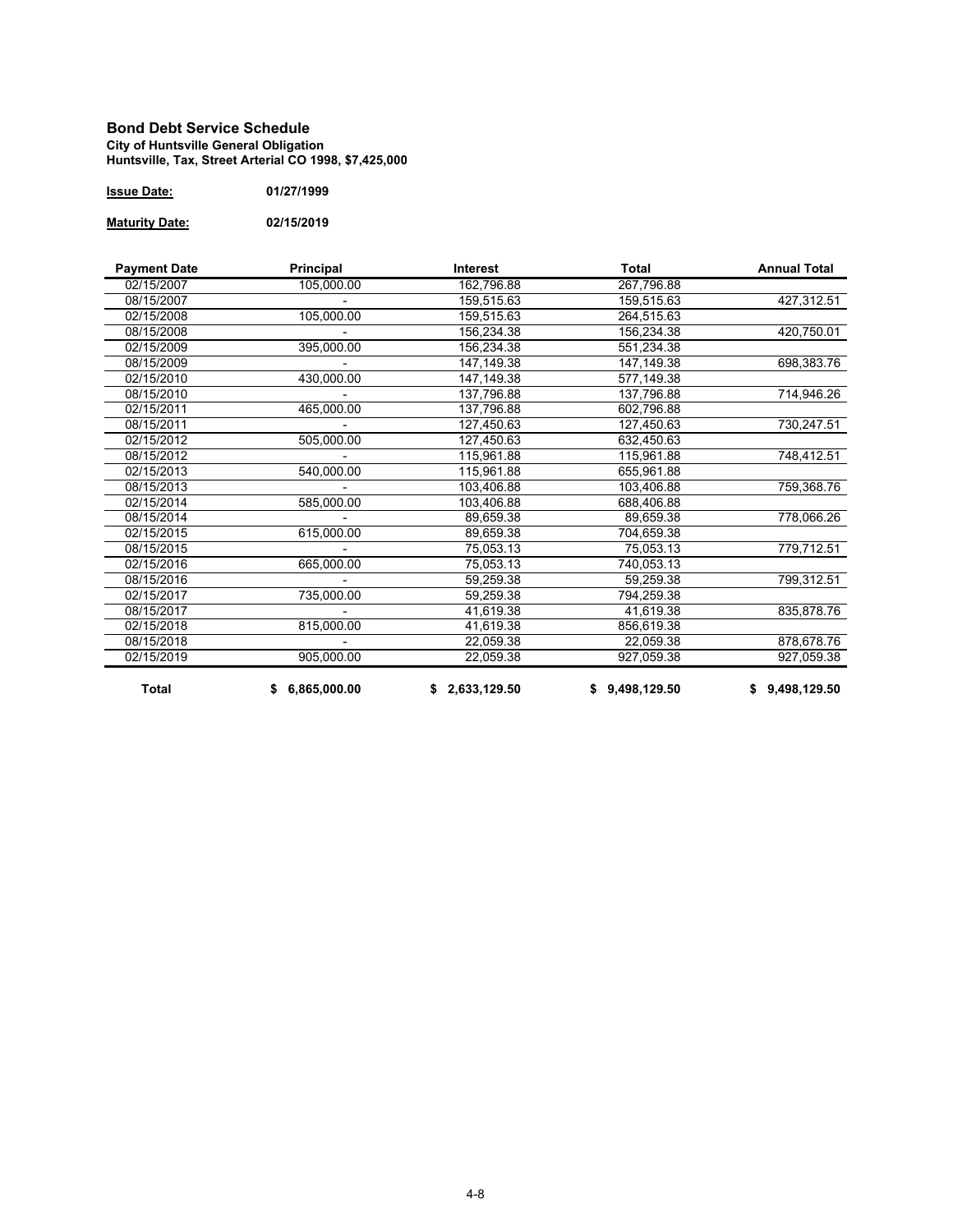#### **Bond Debt Service Schedule City of Huntsville General Obligation Street Arterials CO Series 2000, \$5,000,000**

| <b>Issue Date:</b>    | 12/21/2000 |
|-----------------------|------------|
| <b>Maturity Date:</b> | 08/15/2020 |

**Trustee Account: Wells Fargo Minneapolis: 6355060501**

| <b>Payment Date</b> | Principal                | Interest   | Total        | <b>Annual Total</b> |
|---------------------|--------------------------|------------|--------------|---------------------|
| 02/15/2007          |                          | 27.931.25  | 27.931.25    |                     |
| 08/15/2007          | 145,000.00               | 27,931.25  | 172.931.25   | 200,862.50          |
| 02/15/2008          |                          | 23.218.75  | 23.218.75    |                     |
| 08/15/2008          | 185.000.00               | 23.218.75  | 208.218.75   | 231,437.50          |
| 02/15/2009          |                          | 17.206.25  | 17.206.25    |                     |
| 08/15/2009          | 335,000.00               | 17,206.25  | 352,206.25   | 369,412.50          |
| 02/15/2010          | $\overline{\phantom{0}}$ | 8.245.00   | 8.245.00     |                     |
| 08/15/2010          | 340.000.00               | 8.245.00   | 348.245.00   | 356.490.00          |
| <b>Total</b>        | 1,005,000.00             | 153.202.50 | 1.158.202.50 | 1,158,202.50        |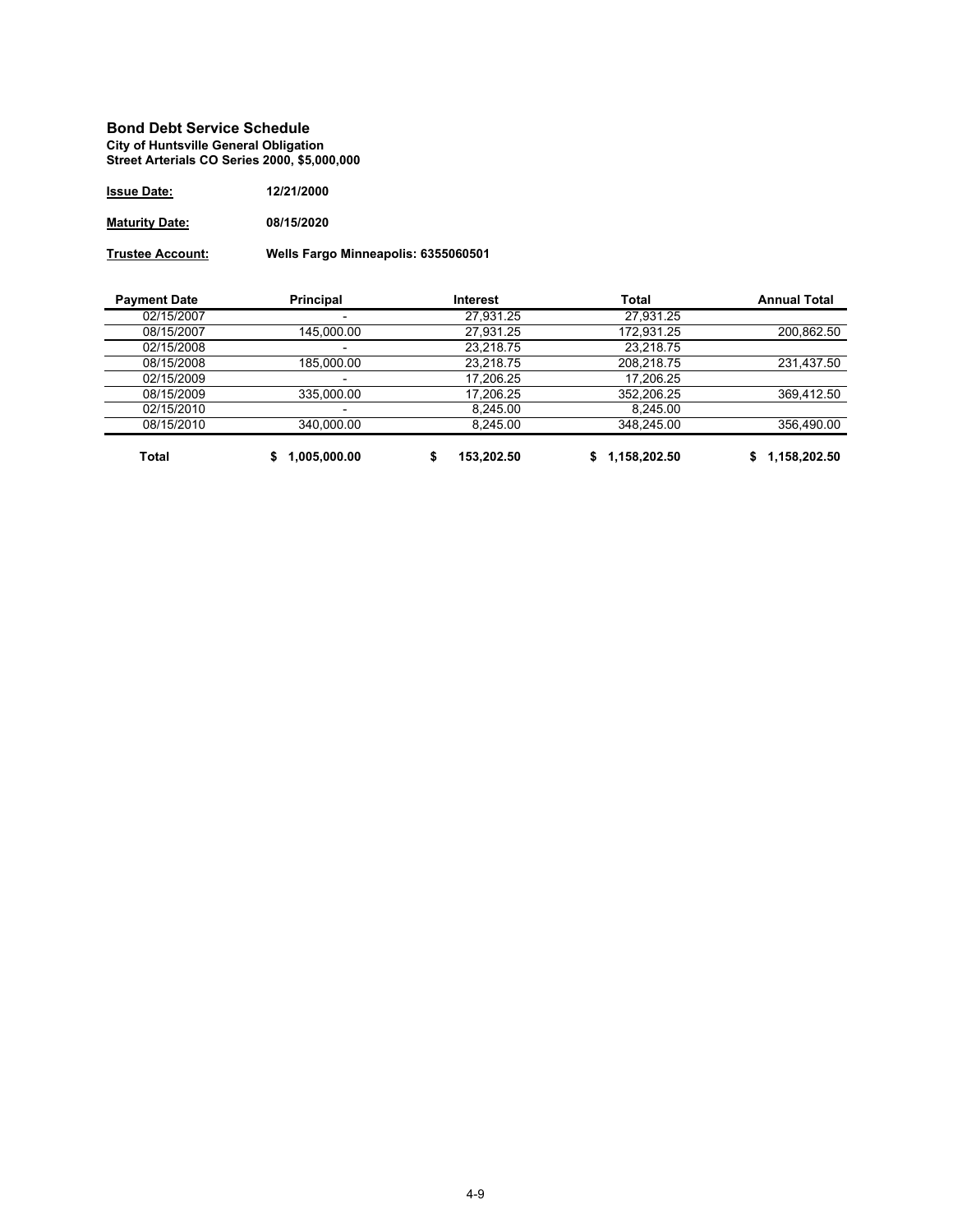#### **Bond Debt Service Schedule City of Huntsville General Obligation Tax & Revenue Golf C/O Series 2001, \$5,000,000**

| <b>Issue Date:</b> | 11/15/2001 |
|--------------------|------------|
|                    |            |

**Maturity Date: 08/15/2032**

| <b>Payment Date</b>      | Principal      | <b>Interest</b>        | Total                   | <b>Annual Total</b> |
|--------------------------|----------------|------------------------|-------------------------|---------------------|
| 02/15/2007               |                | 118,740.00             | 118,740.00              |                     |
| 08/15/2007               | 85,000.00      | 118,740.00             | 203,740.00              | 322,480.00          |
| 02/15/2008               |                | 116,190.00             | 116,190.00              |                     |
| 08/15/2008               | 90,000.00      | 116,190.00             | 206,190.00              | 322,380.00          |
| 02/15/2009               |                | 113,490.00             | 113,490.00              |                     |
| 08/15/2009               | 95,000.00      | 113,490.00             | 208,490.00              | 321,980.00          |
| 02/15/2010               |                | 110,640.00             | 110,640.00              |                     |
| 08/15/2010               | 100,000.00     | 110,640.00             | 210,640.00              | 321,280.00          |
| 02/15/2011               |                | 107,640.00             | 107,640.00              |                     |
| 08/15/2011               | 110,000.00     | 107,640.00             | 217,640.00              | 325,280.00          |
| 02/15/2012               |                | 104,340.00             | 104,340.00              |                     |
| 08/15/2012               | 115,000.00     | 104,340.00             | 219,340.00              | 323,680.00          |
| 02/15/2013               |                | 101,982.50             | 101,982.50              |                     |
| 08/15/2013               | 120,000.00     | 101,982.50             | 221,982.50              | 323,965.00          |
| 02/15/2014               |                | 99,462.50              | 99,462.50               |                     |
| 08/15/2014               | 125,000.00     | 99,462.50              | 224,462.50              | 323,925.00          |
| 02/15/2015               |                | 96,743.75              | 96,743.75               |                     |
| 08/15/2015               | 135,000.00     | 96,743.75              | 231,743.75              | 328,487.50          |
| 02/15/2016               |                | 93,706.25              | 93,706.25               |                     |
| 08/15/2016               | 140,000.00     | 93,706.25              | 233,706.25              | 327,412.50          |
| 02/15/2017               |                | 90,486.25              | 90,486.25               |                     |
| 08/15/2017               | 150,000.00     | 90,486.25              | 240,486.25              | 330,972.50          |
| 02/15/2018               |                | 86,961.25              | 86,961.25               |                     |
| 08/15/2018               | 155,000.00     | 86,961.25              | 241,961.25              | 328,922.50          |
| 02/15/2019               |                | 83,280.00              | 83,280.00               |                     |
| 08/15/2019               | 165,000.00     | 83,280.00              | 248,280.00              | 331,560.00          |
|                          |                |                        |                         |                     |
| 02/15/2020<br>08/15/2020 | 175,000.00     | 79,320.00<br>79,320.00 | 79,320.00<br>254,320.00 | 333,640.00          |
|                          |                |                        |                         |                     |
| 02/15/2021               |                | 75,032.50              | 75,032.50               |                     |
| 08/15/2021               | 185,000.00     | 75,032.50              | 260,032.50              | 335,065.00          |
| 02/15/2022               |                | 70,500.00              | 70,500.00               |                     |
| 08/15/2022               | 195,000.00     | 70,500.00              | 265,500.00              | 336,000.00          |
| 02/15/2023               |                | 65,625.00              | 65,625.00               |                     |
| 08/15/2023               | 205,000.00     | 65,625.00              | 270,625.00              | 336,250.00          |
| 02/15/2024               |                | 60,500.00              | 60,500.00               |                     |
| 08/15/2024               | 215,000.00     | 60,500.00              | 275,500.00              | 336,000.00          |
| 02/15/2025               |                | 55,125.00              | 55,125.00               |                     |
| 08/15/2025               | 225,000.00     | 55,125.00              | 280,125.00              | 335,250.00          |
| 02/15/2026               |                | 49,500.00              | 49,500.00               |                     |
| 08/15/2026               | 240,000.00     | 49,500.00              | 289,500.00              | 339,000.00          |
| 02/15/2027               |                | 43,500.00              | 43,500.00               |                     |
| 08/15/2027               | 255,000.00     | 43,500.00              | 298,500.00              | 342,000.00          |
| 02/15/2028               |                | 37,125.00              | 37.125.00               |                     |
| 08/15/2028               | 265,000.00     | 37,125.00              | 302,125.00              | 339,250.00          |
| 02/15/2029               |                | 30,500.00              | 30,500.00               |                     |
| 08/15/2029               | 280,000.00     | 30,500.00              | 310,500.00              | 341,000.00          |
| 02/15/2030               |                | 23,500.00              | 23.500.00               |                     |
| 08/15/2030               | 295,000.00     | 23,500.00              | 318,500.00              | 342,000.00          |
| 02/15/2031               |                | 16,125.00              | 16,125.00               |                     |
| 08/15/2031               | 315,000.00     | 16,125.00              | 331,125.00              | 347,250.00          |
| 02/15/2032               |                | 8,250.00               | 8,250.00                |                     |
| 08/15/2032               | 330,000.00     | 8,250.00               | 338,250.00              | 346,500.00          |
| <b>Total</b>             | \$4,765,000.00 | \$3,876,530.00         | \$8,641,530.00          | \$8,641,530.00      |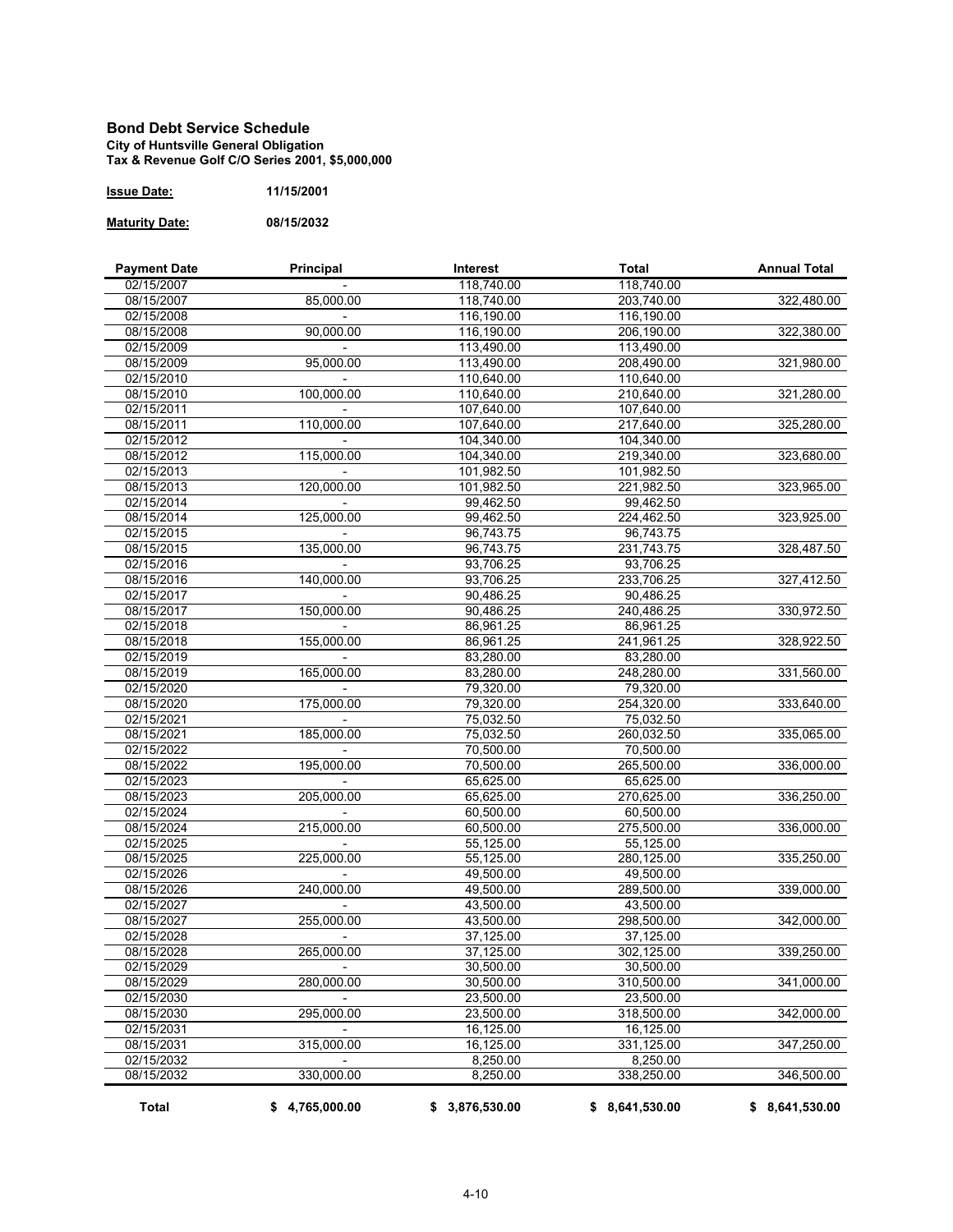#### **Bond Debt Service Schedule City of Huntsville General Obligation Tax & Revenue Fire Station C/O Series 2004, \$1,200,000**

| <b>Issue Date:</b> | 04/22/2004 |
|--------------------|------------|
|                    |            |

**Maturity Date: 03/15/2024**

| <b>Payment Date</b>      | Principal              | Interest         | <b>Total</b>   | <b>Annual Total</b> |
|--------------------------|------------------------|------------------|----------------|---------------------|
| 02/15/2007               | 45,000.00              | 20,321.25        | 65,321.25      |                     |
| 08/15/2007               |                        | 19,758.75        | 19,758.75      | 85,080.00           |
| 02/15/2008               | 50,000.00              | 19,758.75        | 69,758.75      |                     |
| 08/15/2008               |                        | 19,133.75        | 19,133.75      | 88,892.50           |
| 02/15/2009               | 50,000.00              | 19,133.75        | 69,133.75      |                     |
| 08/15/2009               |                        | 18,508.75        | 18,508.75      | 87,642.50           |
| 02/15/2010               | $\overline{50,000.}00$ | 18,508.75        | 68,508.75      |                     |
| 08/15/2010               |                        | 17,833.75        | 17,833.75      | 86,342.50           |
| 02/15/2011               | 50,000.00              | 17,833.75        | 67,833.75      |                     |
| 08/15/2011               |                        | 17,083.75        | 17,083.75      | 84,917.50           |
| 02/15/2012               | 55,000.00              | 17.083.75        | 72.083.75      |                     |
| 08/15/2012               |                        | 16,190.00        | 16,190.00      | 88,273.75           |
| 02/15/2013               | 55,000.00              | 16,190.00        | 71,190.00      |                     |
| 08/15/2013               |                        | 15,282.50        | 15,282.50      | 86,472.50           |
| $\overline{02}$ /15/2014 | 60,000.00              | 15,282.50        | 75,282.50      |                     |
| 08/15/2014               |                        | 14,232.50        | 14,232.50      | 89,515.00           |
| 02/15/2015               | 60,000.00              | 14,232.50        | 74,232.50      |                     |
| 08/15/2015               |                        | 13,152.50        | 13,152.50      | 87,385.00           |
| 02/15/2016               | 60,000.00              | 13,152.50        | 73,152.50      |                     |
| 08/15/2016               |                        | 12,072.50        | 12,072.50      | 85,225.00           |
| 02/15/2017               | 65.000.00              | 12,072.50        | 77,072.50      |                     |
| 08/15/2017               |                        | 10.837.50        | 10.837.50      | 87,910.00           |
| 02/15/2018               | 65,000.00              | 10,837.50        | 75,837.50      |                     |
| 08/15/2018               |                        | 9,602.50         | 9,602.50       | 85,440.00           |
| 02/15/2019               | 70,000.00              | 9,602.50         | 79,602.50      |                     |
| 08/15/2019               |                        | 8,202.50         | 8,202.50       | 87,805.00           |
| 02/15/2020               | 70.000.00              | 8,202.50         | 78,202.50      |                     |
| 08/15/2020               |                        | 6,802.50         | 6,802.50       | 85,005.00           |
| 02/15/2021               | 75,000.00              | 6,802.50         | 81,802.50      |                     |
| 08/15/2021               |                        | 5,227.50         | 5,227.50       | 87,030.00           |
| 02/15/2022               | 80,000.00              | 5,227.50         | 85,227.50      |                     |
| 08/15/2022               |                        | 3,547.50         | 3,547.50       | 88,775.00           |
| 02/15/2023               | 80,000.00              | 3,547.50         | 83,547.50      |                     |
| 08/15/2023               |                        | 1,827.50         | 1,827.50       | 85,375.00           |
| 02/15/2024               | 85,000.00              | 1,827.50         | 86,827.50      | 86.827.50           |
| <b>Total</b>             | \$1,125,000.00         | 438,913.75<br>\$ | \$1,563,913.75 | \$1,563,913.75      |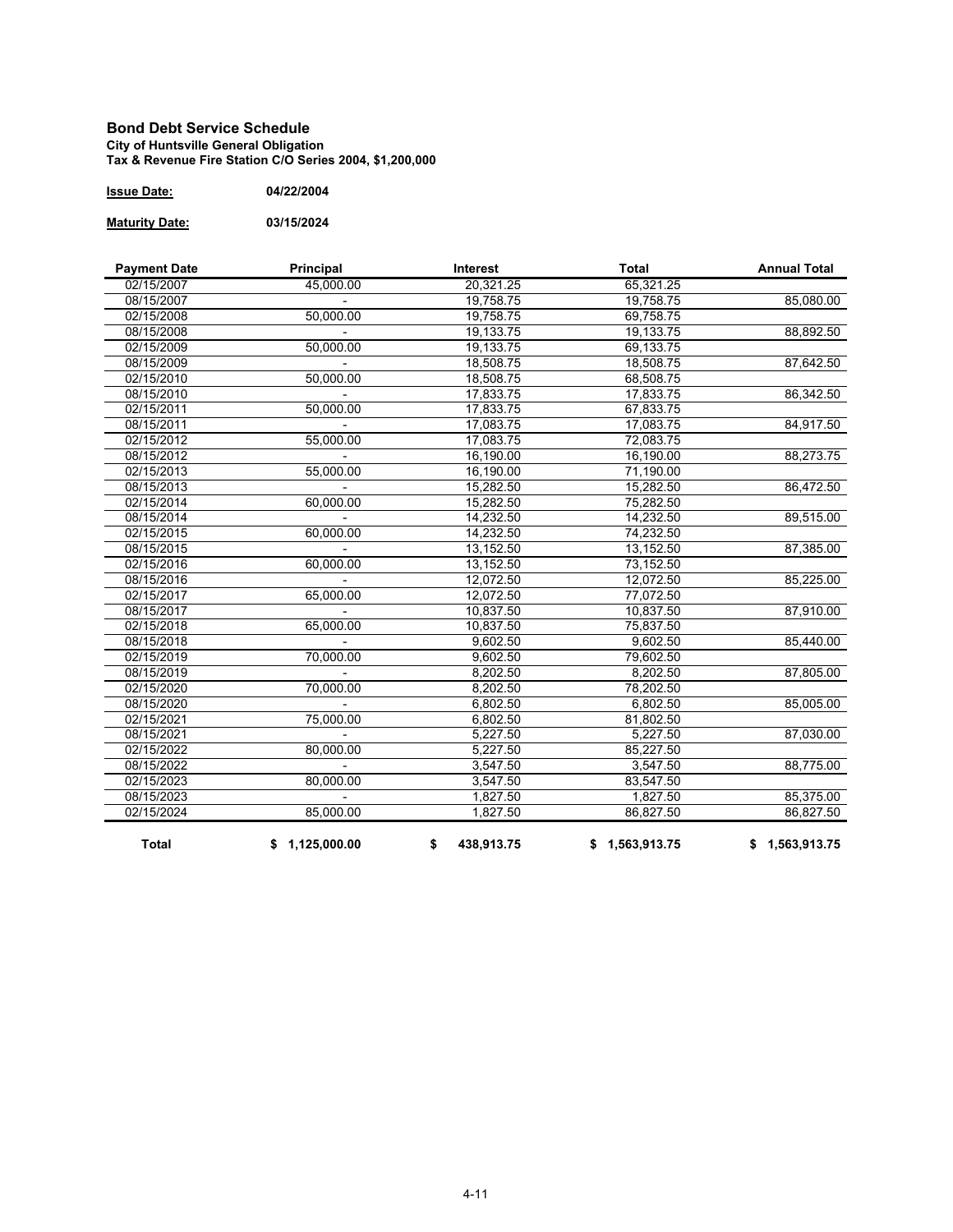#### **Bond Debt Service Schedule City of Huntsville General Obligation Refunding Bonds, Series 2005, \$3,820,000**

#### **Issue Date:**

#### **Maturity Date:**

| <b>Payment Date</b> | Principal      | Interest       | Total          | <b>Annual Total</b> |
|---------------------|----------------|----------------|----------------|---------------------|
| 02/15/2007          |                | 66,968.00      | 66,968.00      |                     |
| 08/15/2007          | 25,000.00      | 66,968.00      | 91,968.00      | 158,936.00          |
| 02/15/2008          |                | 66,528.00      | 66,528.00      |                     |
| 08/15/2008          | 25,000.00      | 66,528.00      | 91,528.00      | 158,056.00          |
| 02/15/2009          |                | 66,088.00      | 66,088.00      |                     |
| 08/15/2009          | 25,000.00      | 66,088.00      | 91,088.00      | 157,176.00          |
| 02/15/2010          |                | 65,648.00      | 65,648.00      |                     |
| 08/15/2010          | 30,000.00      | 65,648.00      | 95,648.00      | 161,296.00          |
| 02/15/2011          |                | 65,120.00      | 65,120.00      |                     |
| 08/15/2011          | 375,000.00     | 65,120.00      | 440,120.00     | 505,240.00          |
| 02/15/2012          |                | 58,520.00      | 58,520.00      |                     |
| 08/15/2012          | 375,000.00     | 58,520.00      | 433,520.00     | 492,040.00          |
| 02/15/2013          |                | 51,920.00      | 51,920.00      |                     |
| 08/15/2013          | 375,000.00     | 51,920.00      | 426,920.00     | 478,840.00          |
| 02/15/2014          |                | 45,320.00      | 45,320.00      |                     |
| 08/15/2014          | 370,000.00     | 45,320.00      | 415,320.00     | 460,640.00          |
| 02/15/2015          |                | 38,808.00      | 38,808.00      |                     |
| 08/15/2015          | 385,000.00     | 38,808.00      | 423,808.00     | 462,616.00          |
| 02/15/2016          |                | 32,032.00      | 32,032.00      |                     |
| 08/15/2016          | 380,000.00     | 32,032.00      | 412,032.00     | 444,064.00          |
| 02/15/2017          |                | 25,344.00      | 25,344.00      |                     |
| 08/15/2017          | 365,000.00     | 25,344.00      | 390,344.00     | 415,688.00          |
| 02/15/2018          |                | 18,920.00      | 18,920.00      |                     |
| 08/15/2018          | 335,000.00     | 18,920.00      | 353.920.00     | 372,840.00          |
| 02/15/2019          |                | 13,024.00      | 13,024.00      |                     |
| 08/15/2019          | 300,000.00     | 13,024.00      | 313,024.00     | 326,048.00          |
| 02/15/2020          |                | 7,744.00       | 7,744.00       |                     |
| 08/15/2020          | 440,000.00     | 7,744.00       | 447,744.00     | 455,488.00          |
| <b>Total</b>        | \$3,805,000.00 | \$1,243,968.00 | \$5,048,968.00 | \$5,048,968.00      |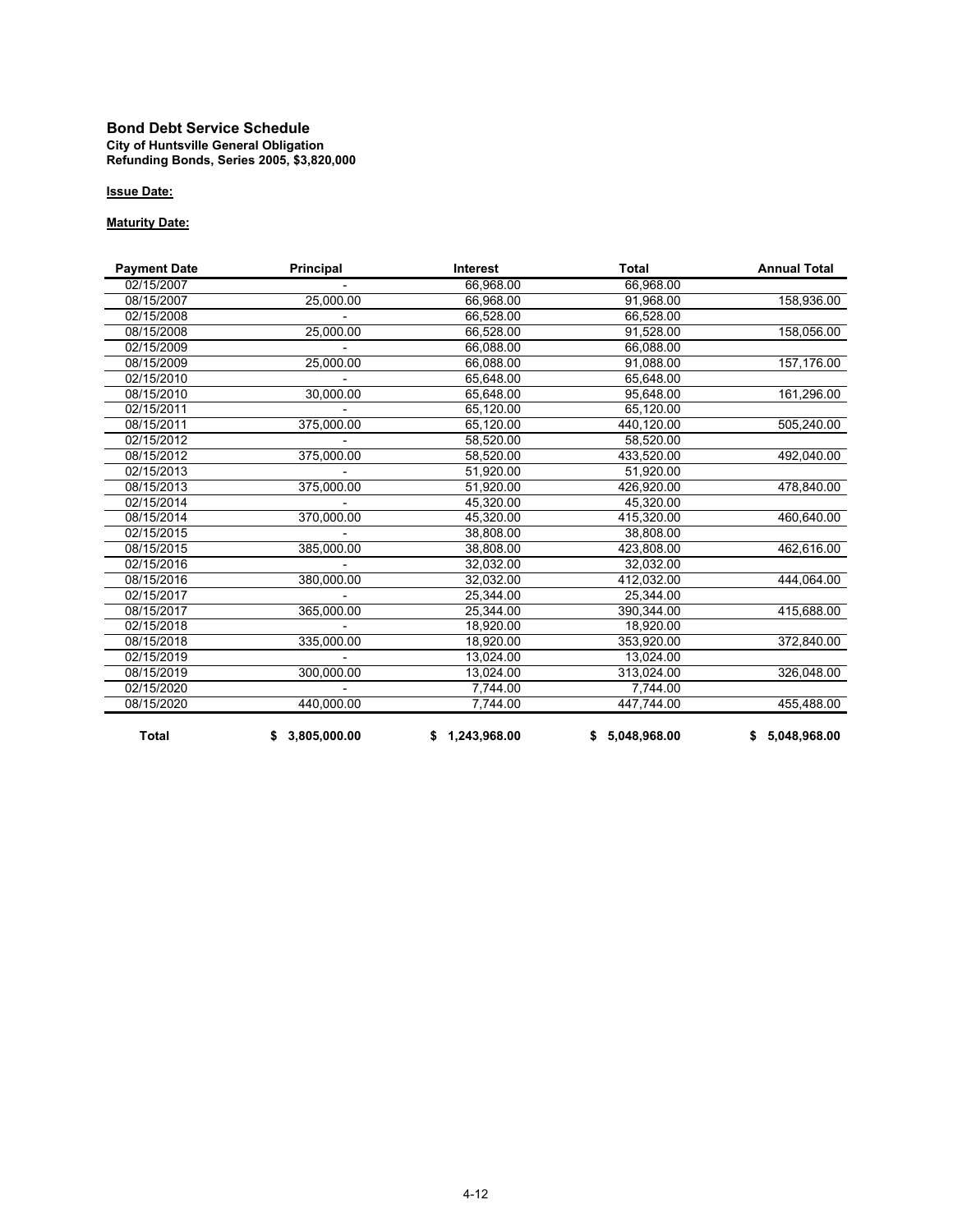#### **Bond Debt Service Schedule City of Huntsville General Obligation Tax Notes, Series 2005, \$1,145,000**

#### **Issue Date:**

#### **Maturity Date:**

| <b>Payment Date</b> | <b>Principal</b> | <b>Interest</b> | <b>Total</b> | <b>Annual Total</b> |
|---------------------|------------------|-----------------|--------------|---------------------|
| 03/15/2007          | 125.000.00       | 14.810.00       | 139,810.00   |                     |
| 09/15/2007          | -                | 12.810.00       | 12.810.00    | 152.620.00          |
| 03/15/2008          | 130.000.00       | 12.810.00       | 142.810.00   |                     |
| 09/15/2008          | -                | 10.632.50       | 10.632.50    | 153.442.50          |
| 03/15/2009          | 140.000.00       | 10.632.50       | 150.632.50   |                     |
| 09/15/2009          | -                | 8.217.50        | 8.217.50     | 158.850.00          |
| 03/15/2010          | 145.000.00       | 8.217.50        | 153.217.50   |                     |
| 09/15/2010          |                  | 5.643.75        | 5.643.75     | 158,861.25          |
| 03/15/2011          | 150.000.00       | 5.643.75        | 155.643.75   |                     |
| 09/15/2011          |                  | 2.906.25        | 2.906.25     | 158.550.00          |
| 03/15/2012          | 155.000.00       | 2.906.25        | 157.906.25   | 157.906.25          |
| <b>Total</b>        | 845.000.00       | 95.230.00       | 940.230.00   | 940.230.00          |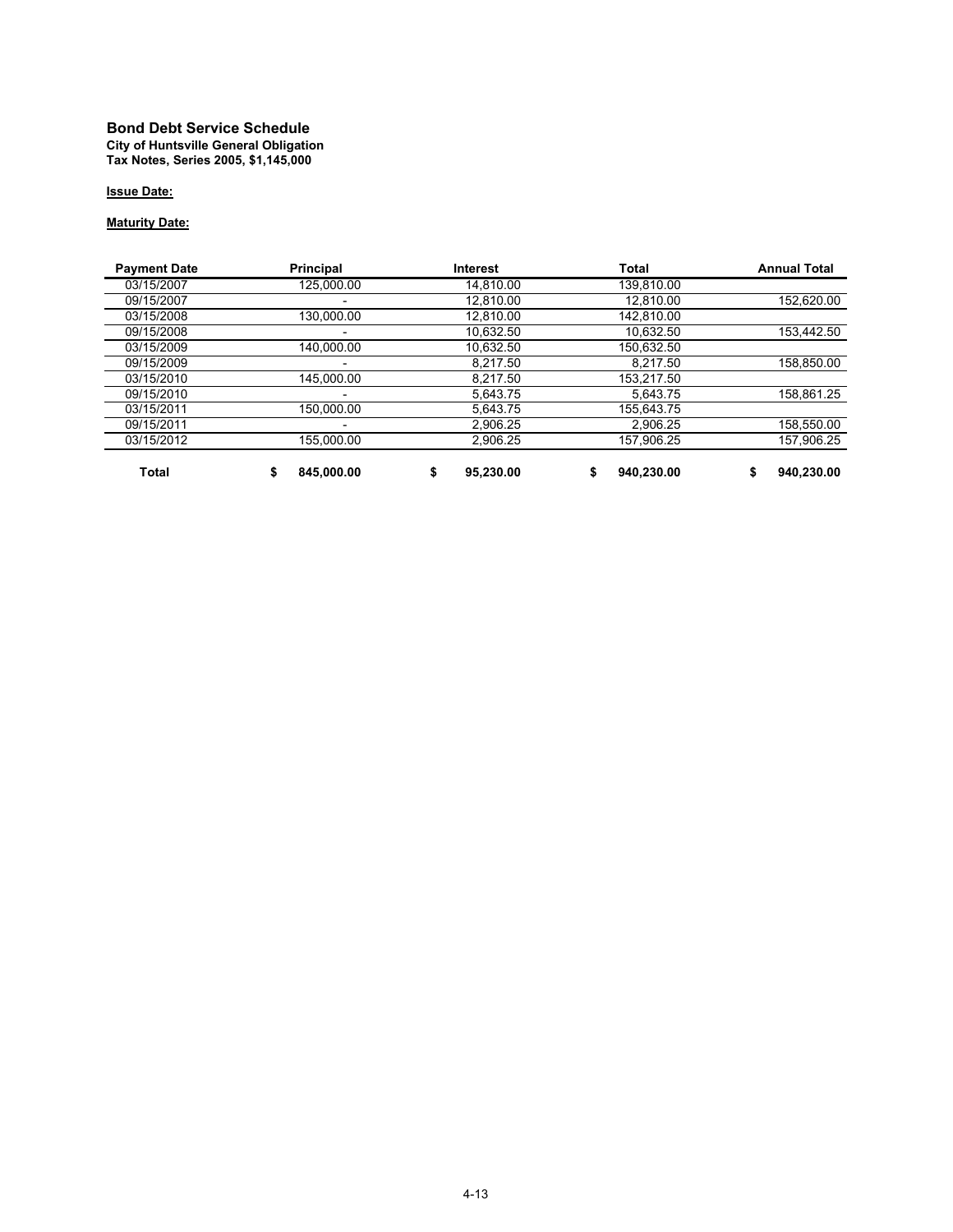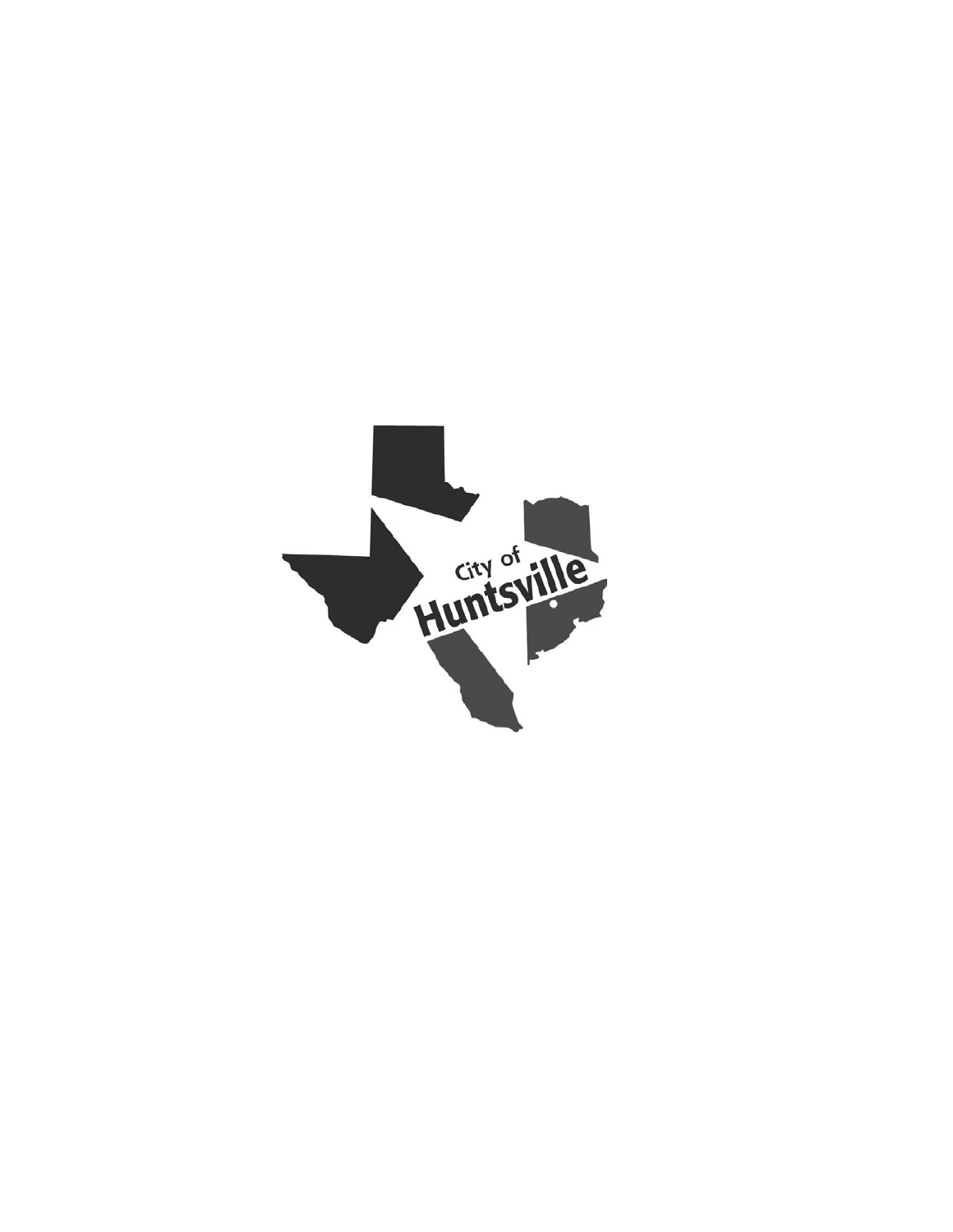|                    |                              | <b>Maturities</b> |                 |              |
|--------------------|------------------------------|-------------------|-----------------|--------------|
| <b>Fiscal Year</b> | <b>Outstanding Beginning</b> | Principal         | <b>Interest</b> | <b>Total</b> |
| 2006-2007          | 12,155,690.00                | 705,690.00        | 723,067.62      | 1,428,757.62 |
| 2007-2008          | 11,450,000.00                | 715,000.00        | 686,101.00      | 1,401,101.00 |
| 2008-2009          | 10,735,000.00                | 750,000.00        | 647,254.00      | 1,397,254.00 |
| 2009-2010          | 9,985,000.00                 | 795,000.00        | 605,803.00      | 1,400,803.00 |
| 2010-2011          | 9,190,000.00                 | 845,000.00        | 559,378.00      | 1,404,378.00 |
| 2011-2012          | 8,345,000.00                 | 895,000.00        | 509,589.00      | 1,404,589.00 |
| 2012-2013          | 7,450,000.00                 | 945,000.00        | 456,665.00      | 1,401,665.00 |
| 2013-2014          | 6,505,000.00                 | 995,000.00        | 400,521.00      | 1,395,521.00 |
| 2014-2015          | 5,510,000.00                 | 1,060,000.00      | 341,095.00      | 1,401,095.00 |
| 2015-2016          | 4,450,000.00                 | 1,125,000.00      | 277,790.00      | 1,402,790.00 |
| 2016-2017          | 3,325,000.00                 | 875,000.00        | 210,545.00      | 1,085,545.00 |
| 2017-2018          | 2,450,000.00                 | 930,000.00        | 156,370.00      | 1,086,370.00 |
| 2018-2019          | 1,520,000.00                 | 735,000.00        | 98,800.00       | 833,800.00   |
| 2019-2020          | 785,000.00                   | 785,000.00        | 51,026.00       | 836,026.00   |

# **Water Fund- Debt Service Requirements to Maturity**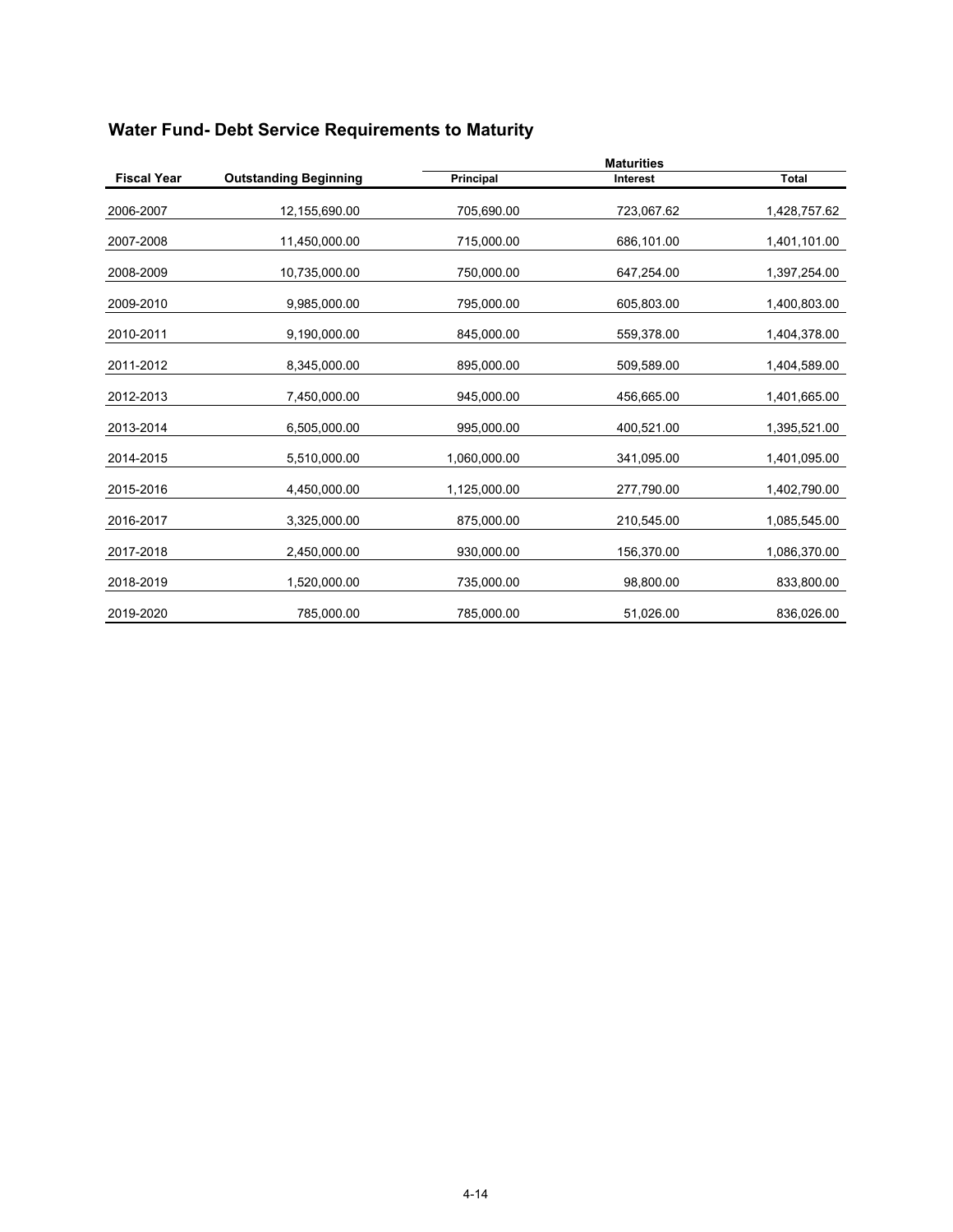#### **Contract Debt Schedule Trinity River Authority Contract Bonds, Series 1996, \$3,905,000**

**Issue Date: 1996**

**Maturity Date: Serially 11/30/2002 through 11/30/2016**

| <b>Payment Date</b> | Principal    | Interest         | <b>Total</b>       | <b>Annual Total</b> |
|---------------------|--------------|------------------|--------------------|---------------------|
| 2/15/2007           |              | 62,806.00        | 62,806.00          |                     |
| 8/15/2007           | 190,000.00   | 62,806.00        | 252,806.00         | 315,612.00          |
| 2/15/2008           |              | 58,246.00        | 58,246.00          |                     |
| 8/15/2008           | 200,000.00   | 58,247.00        | 258,247.00         | 316,493.00          |
| 2/15/2009           |              | 53,246.00        | 53,246.00          |                     |
| 8/15/2009           | 210,000.00   | 53.246.00        | 263.246.00         | 316,492.00          |
| 2/15/2010           |              | 47,996.00        | 47,996.00          |                     |
| 8/15/2010           | 220,000.00   | 47,997.00        | 267,997.00         | 315,993.00          |
| 2/15/2011           |              | 42,386.00        | 42,386.00          |                     |
| 8/15/2011           | 230,000.00   | 42,386.00        | 272,386.00         | 314,772.00          |
| 2/15/2012           |              | 36.406.00        | 36.406.00          |                     |
| 8/15/2012           | 245,000.00   | 36,407.00        | 281,407.00         | 317,813.00          |
| 2/15/2013           |              | 29,975.00        | 29,975.00          |                     |
| 8/15/2013           | 260,000.00   | 29,975.00        | 289,975.00         | 319,950.00          |
| 2/15/2014           |              | 23,085.00        | 23,085.00          |                     |
| 8/15/2014           | 270,000.00   | 23,085.00        | 293,085.00         | 316,170.00          |
| 2/15/2015           |              | 15,795.00        | 15,795.00          |                     |
| 8/15/2015           | 285,000.00   | 15,795.00        | 300,795.00         | 316,590.00          |
| 2/15/2016           |              | 8,100.00         | 8,100.00           |                     |
| 8/15/2016           | 300,000.00   | 8,100.00         | 308,100.00         | 316,200.00          |
| <b>Total</b>        | 2,410,000.00 | 756,085.00<br>\$ | 3,166,085.00<br>\$ | 3,166,085.00<br>\$  |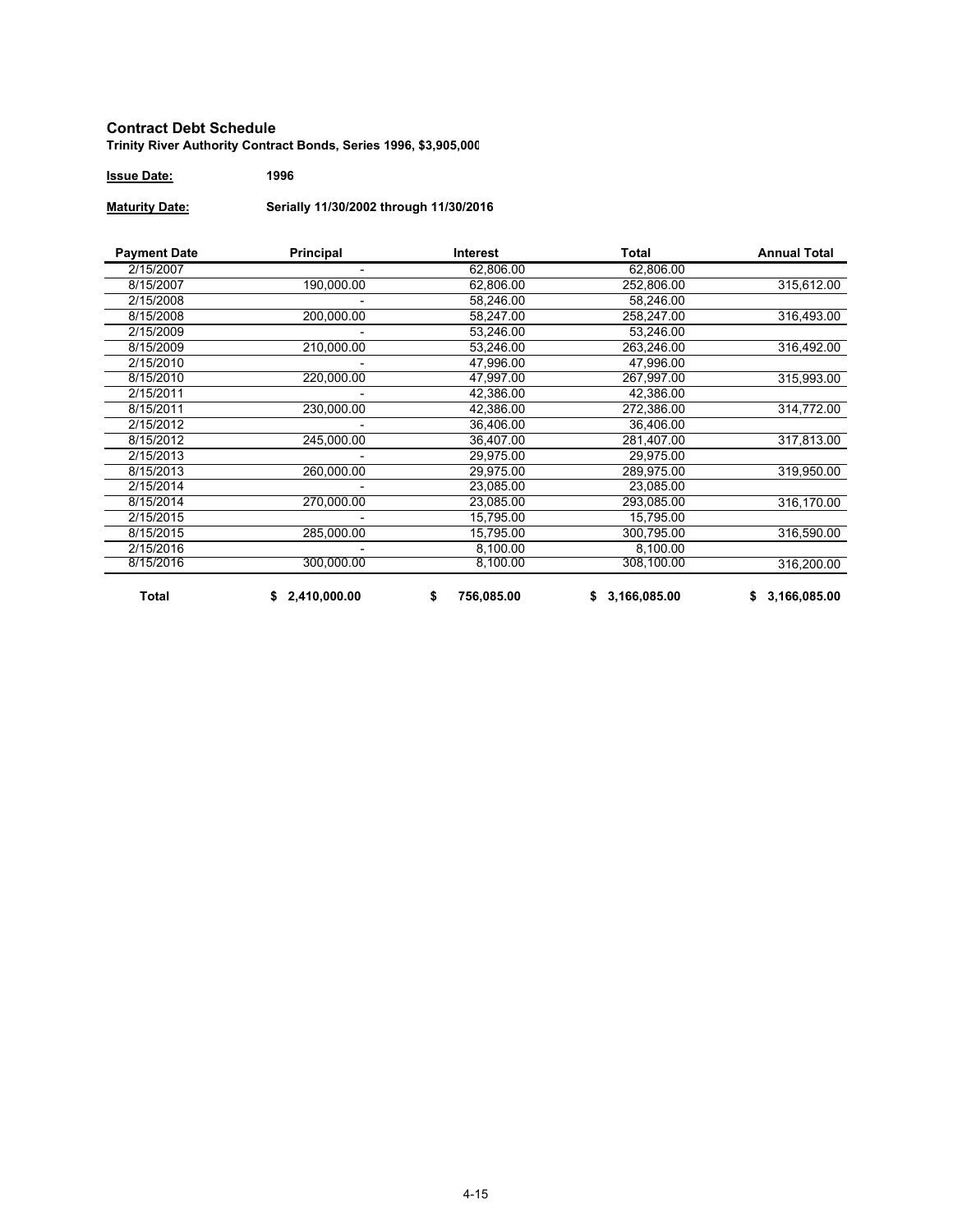#### **Contract Debt Schedule Trinity River Authority Contract Revenue Bonds, Series 1997, \$3,120,000**

**Issue Date: 1997**

**Maturity Date: Serially 8/1/1998 through 8/1/2018**

| <b>Payment Date</b> | Principal      | <b>Interest</b>  | Total          | <b>Annual Total</b> |
|---------------------|----------------|------------------|----------------|---------------------|
| 2/15/2007           |                | 56,319.00        | 56,319.00      |                     |
| 8/15/2007           | 135,000.00     | 56,319.00        | 191,319.00     | 247,638.00          |
| 2/15/2008           |                | 53,079.00        | 53,079.00      |                     |
| 8/15/2008           | 140,000.00     | 53.079.00        | 193,079.00     | 246,158.00          |
| 2/15/2009           |                | 49,719.00        | 49,719.00      |                     |
| 8/15/2009           | 145,000.00     | 49,719.00        | 194,719.00     | 244,438.00          |
| 2/15/2010           |                | 46,093.00        | 46,093.00      |                     |
| 8/15/2010           | 155,000.00     | 46,093.00        | 201,093.00     | 247,186.00          |
| 2/15/2011           |                | 42,141.00        | 42,141.00      |                     |
| 8/15/2011           | 165,000.00     | 42,141.00        | 207,141.00     | 249,282.00          |
| 2/15/2012           |                | 37,851.00        | 37,851.00      |                     |
| 8/15/2012           | 175,000.00     | 37,851.00        | 212,851.00     | 250,702.00          |
| 2/15/2013           |                | 33,257.00        | 33,257.00      |                     |
| 8/15/2013           | 180,000.00     | 33,258.00        | 213,258.00     | 246,515.00          |
| 2/15/2014           |                | 28.487.00        | 28.487.00      |                     |
| 8/15/2014           | 190,000.00     | 28,488.00        | 218,488.00     | 246,975.00          |
| 2/15/2015           |                | 23,452.00        | 23,452.00      |                     |
| 8/15/2015           | 205,000.00     | 23,453.00        | 228,453.00     | 251,905.00          |
| 2/15/2016           |                | 18,020.00        | 18,020.00      |                     |
| 8/15/2016           | 215,000.00     | 18,020.00        | 233,020.00     | 251,040.00          |
| 2/15/2017           |                | 12,322.00        | 12,322.00      |                     |
| 8/15/2017           | 225,000.00     | 12,323.00        | 237,323.00     | 249,645.00          |
| 2/15/2018           |                | 6,360.00         | 6,360.00       |                     |
| 8/15/2018           | 240,000.00     | 6,360.00         | 246,360.00     | 252,720.00          |
| Total               | \$2,170,000.00 | 814,204.00<br>\$ | \$2,984,204.00 | \$2,984,204.00      |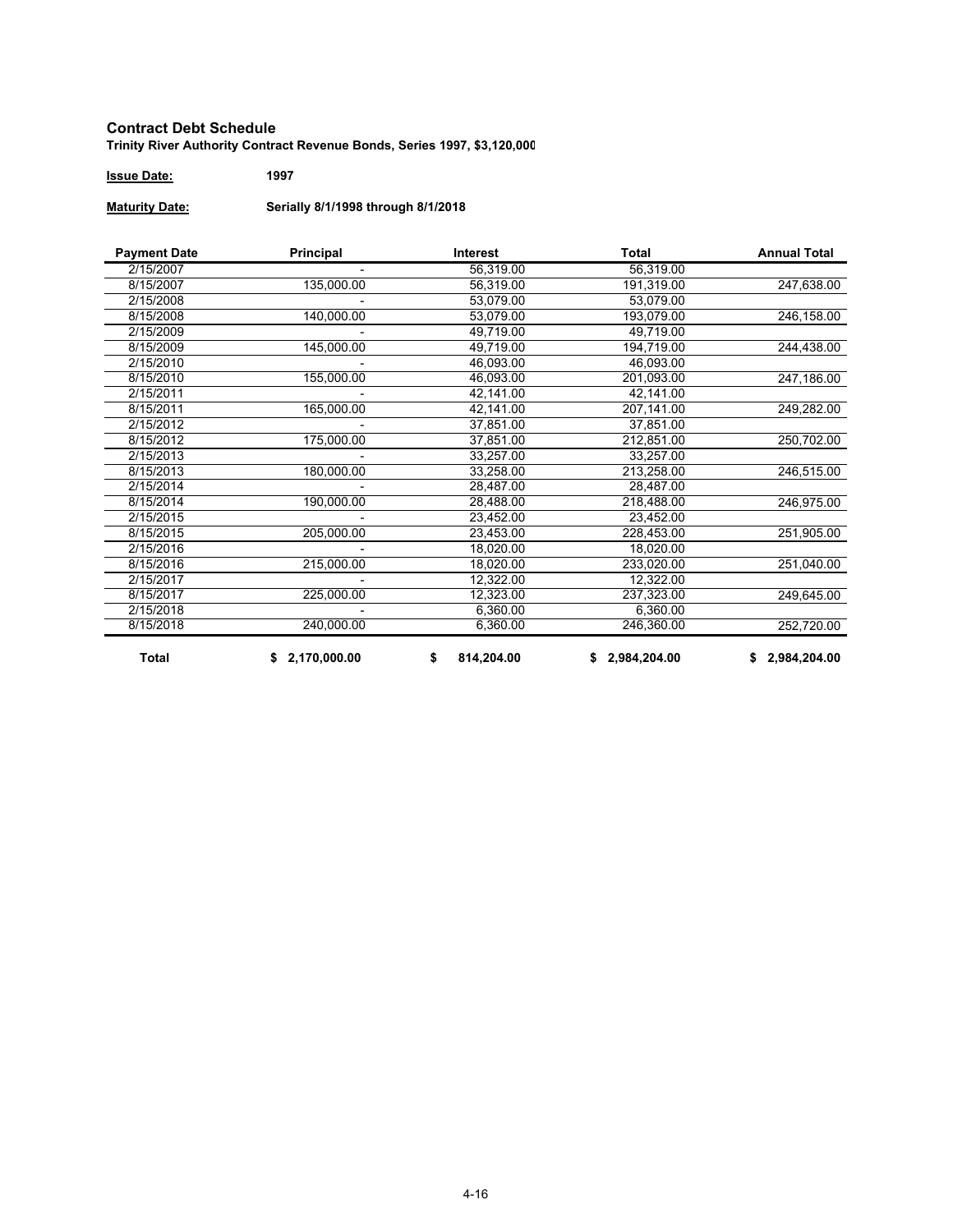#### **Contract Debt Schedule Trinity River Authority Contract Revenue Bonds, Series 1999, \$7,875,000**

**Issue Date: 1999**

**Maturity Date: Serially 8/1/2001 through 8/1/2020**

| <b>Payment Date</b> | Principal      | <b>Interest</b> | Total           | <b>Annual Total</b> |
|---------------------|----------------|-----------------|-----------------|---------------------|
| 2/15/2007           |                | 241,963.00      | 241,963.00      |                     |
| 8/15/2007           | 350,000.00     | 241,963.00      | 591,963.00      | 833,926.00          |
| 2/15/2008           |                | 231,725.00      | 231,725.00      |                     |
| 8/15/2008           | 375,000.00     | 231,725.00      | 606,725.00      | 838,450.00          |
| 2/15/2009           |                | 220,662.00      | 220,662.00      |                     |
| 8/15/2009           | 395,000.00     | 220,662.00      | 615,662.00      | 836,324.00          |
| 2/15/2010           |                | 208,812.00      | 208,812.00      |                     |
| 8/15/2010           | 420,000.00     | 208,812.00      | 628,812.00      | 837,624.00          |
| 2/15/2011           |                | 195,162.00      | 195,162.00      |                     |
| 8/15/2011           | 450,000.00     | 195,162.00      | 645,162.00      | 840,324.00          |
| 2/15/2012           |                | 180.537.00      | 180,537.00      |                     |
| 8/15/2012           | 475,000.00     | 180,537.00      | 655,537.00      | 836,074.00          |
| 2/15/2013           |                | 165,100.00      | 165,100.00      |                     |
| 8/15/2013           | 505,000.00     | 165.100.00      | 670.100.00      | 835,200.00          |
| 2/15/2014           |                | 148,688.00      | 148,688.00      |                     |
| 8/15/2014           | 535,000.00     | 148,688.00      | 683,688.00      | 832,376.00          |
| 2/15/2015           |                | 131,300.00      | 131,300.00      |                     |
| 8/15/2015           | 570,000.00     | 131,300.00      | 701,300.00      | 832,600.00          |
| 2/15/2016           |                | 112,775.00      | 112,775.00      |                     |
| 8/15/2016           | 610,000.00     | 112,775.00      | 722,775.00      | 835,550.00          |
| 2/15/2017           |                | 92,950.00       | 92.950.00       |                     |
| 8/15/2017           | 650,000.00     | 92.950.00       | 742.950.00      | 835,900.00          |
| 2/15/2018           |                | 71,825.00       | 71,825.00       |                     |
| 8/15/2018           | 690,000.00     | 71,825.00       | 761,825.00      | 833,650.00          |
| 2/15/2019           |                | 49.400.00       | 49,400.00       |                     |
| 8/15/2019           | 735,000.00     | 49,400.00       | 784,400.00      | 833,800.00          |
| 2/15/2020           |                | 25,513.00       | 25,513.00       |                     |
| 8/15/2020           | 785,000.00     | 25,513.00       | 810,513.00      | 836,026.00          |
| <b>Total</b>        | \$7,545,000.00 | \$4,152,824.00  | \$11,697,824.00 | \$11,697,824.00     |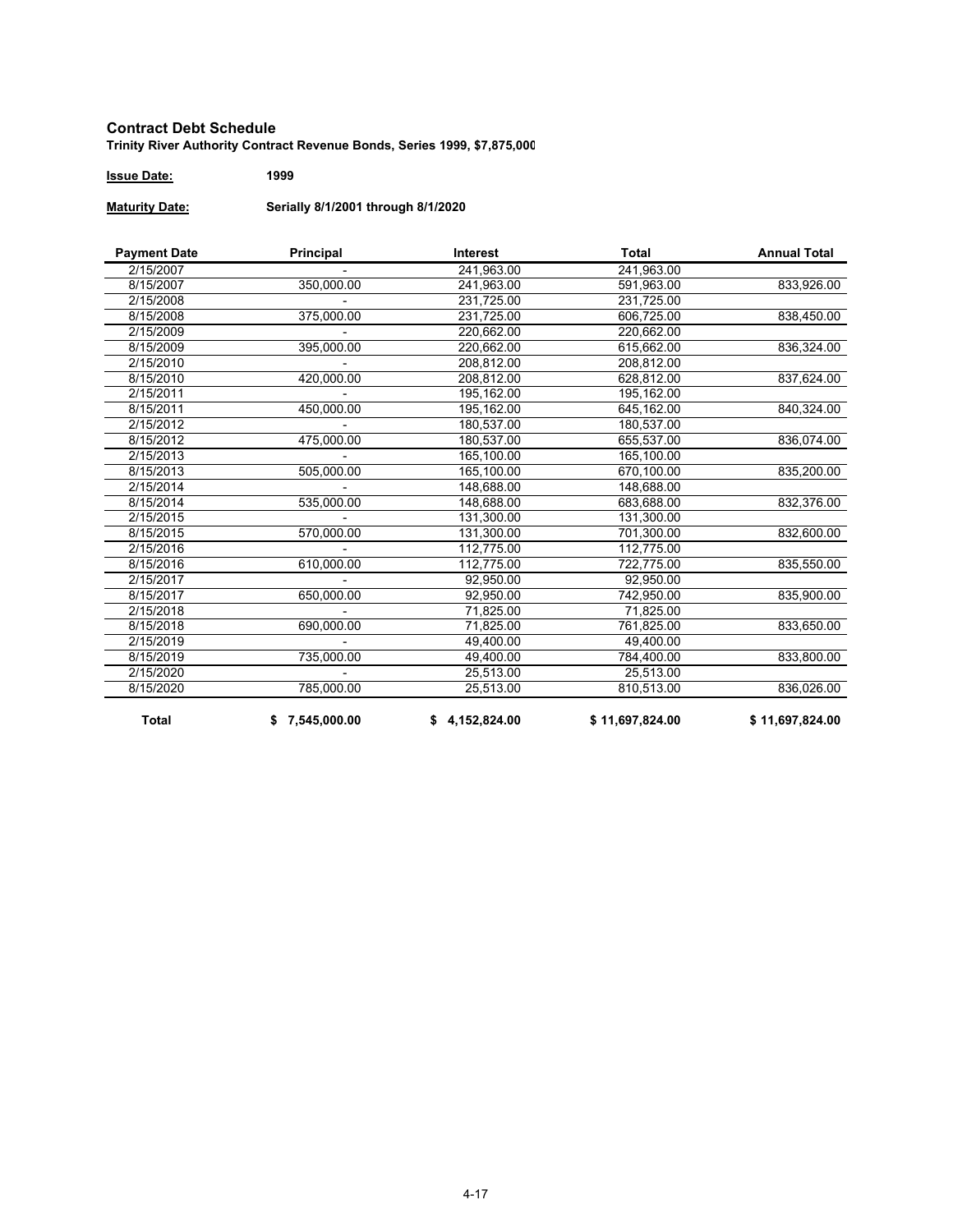|                    |                              |              | <b>Maturities</b> |              |
|--------------------|------------------------------|--------------|-------------------|--------------|
| <b>Fiscal Year</b> | <b>Outstanding Beginning</b> | Principal    | Interest          | <b>Total</b> |
| 2006-2007          | 17,506,548.00                | 1,356,548.00 | 768,761.64        | 2,125,309.64 |
| 2007-2008          | 16,150,000.00                | 1,340,000.00 | 714,185.00        | 2,054,185.00 |
| 2008-2009          | 14,810,000.00                | 1,400,000.00 | 658,715.50        | 2,058,715.50 |
| 2009-2010          | 13,410,000.00                | 1,460,000.00 | 599,985.50        | 2,059,985.50 |
| 2010-2011          | 11,950,000.00                | 1,530,000.00 | 537,110.50        | 2,067,110.50 |
| 2011-2012          | 10,420,000.00                | 1,605,000.00 | 471,651.50        | 2,076,651.50 |
| 2012-2013          | 8,815,000.00                 | 1,670,000.00 | 402,072.00        | 2,072,072.00 |
| 2013-2014          | 7,145,000.00                 | 1,355,000.00 | 328,740.00        | 1,683,740.00 |
| 2014-2015          | 5,790,000.00                 | 1,415,000.00 | 269,582.50        | 1,684,582.50 |
| 2015-2016          | 4,375,000.00                 | 1,490,000.00 | 206,697.50        | 1,696,697.50 |
| 2016-2017          | 2,885,000.00                 | 430,000.00   | 139,525.00        | 569,525.00   |
| 2017-2018          | 2,455,000.00                 | 450,000.00   | 119,530.00        | 569,530.00   |
| 2018-2019          | 2,005,000.00                 | 470,000.00   | 98,605.00         | 568,605.00   |
| 2019-2020          | 1,535,000.00                 | 490,000.00   | 76,750.00         | 566,750.00   |
| 2020-2021          | 1,045,000.00                 | 510,000.00   | 52,250.00         | 562,250.00   |
| 2021-2022          | 535,000.00                   | 535,000.00   | 26,750.00         | 561,750.00   |

# **Wastewater Fund- Debt Service Requirements to Maturity**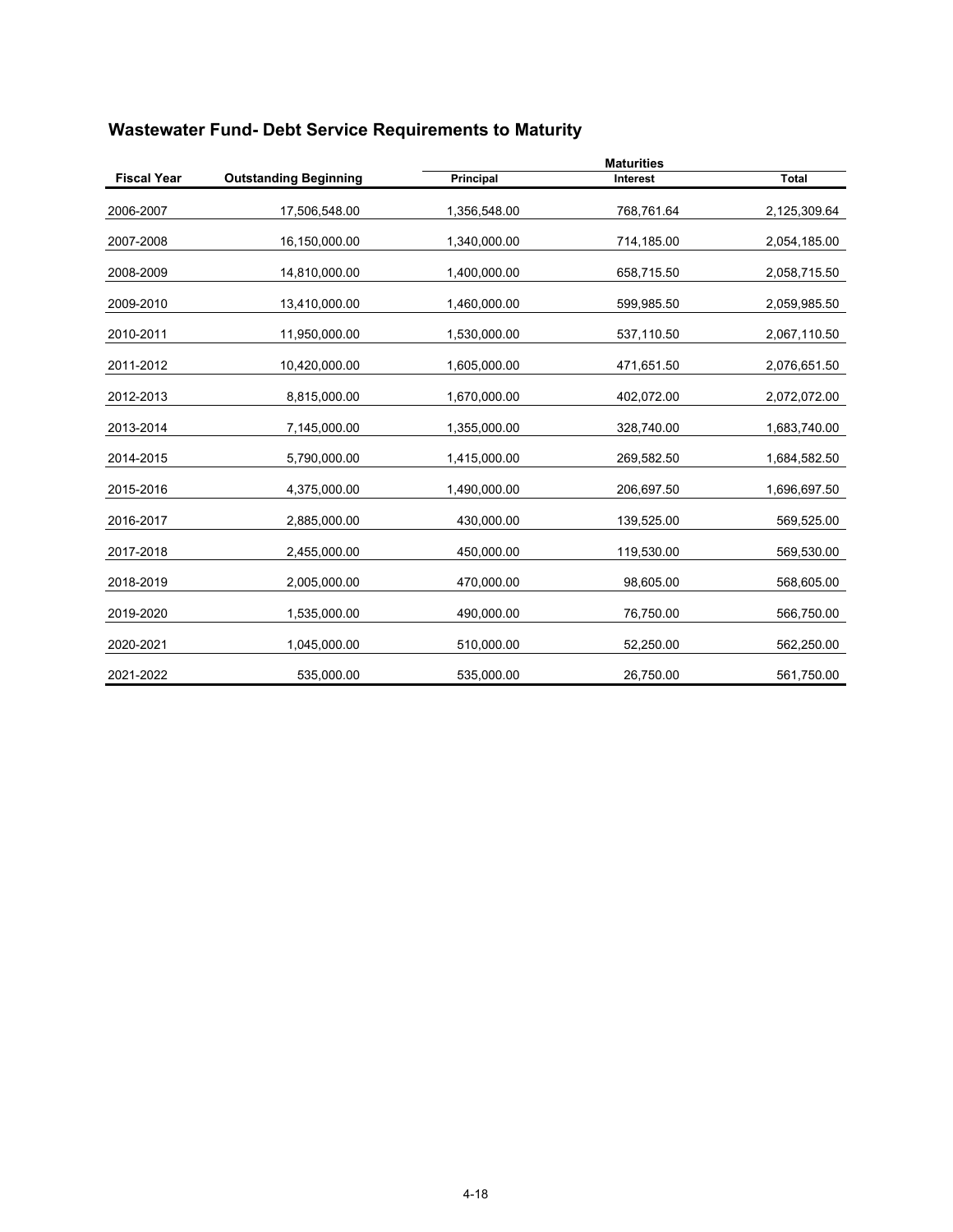#### **Bond Debt Service Schedule City of Huntsville Waterworks & Sewer System Huntsville Texas Waterworks and Sewer, \$14,395,000**

| <b>Issue Date:</b> | 04/15/1997 |
|--------------------|------------|
|--------------------|------------|

**Maturity Date: 08/15/2016**

| <b>Payment Date</b> | Principal      | Interest     | Total           | <b>Annual Total</b> |
|---------------------|----------------|--------------|-----------------|---------------------|
| 02/15/2007          |                | 188,768.75   | 188,768.75      |                     |
| 08/15/2007          | 700,000.00     | 188,768.75   | 888,768.75      | 1,077,537.50        |
| 02/15/2008          |                | 174,943.75   | 174,943.75      |                     |
| 08/15/2008          | 735,000.00     | 174,943.75   | 909,943.75      | 1,084,887.50        |
| 02/15/2009          |                | 160,060.00   | 160,060.00      |                     |
| 08/15/2009          | 770,000.00     | 160,060.00   | 930,060.00      | 1,090,120.00        |
| 02/15/2010          |                | 144,082.50   | 144,082.50      |                     |
| 08/15/2010          | 805,000.00     | 144.082.50   | 949.082.50      | 1,093,165.00        |
| 02/15/2011          |                | 126,976.25   | 126,976.25      |                     |
| 08/15/2011          | 845,000.00     | 126,976.25   | 971,976.25      | 1,098,952.50        |
| 02/15/2012          |                | 108,808.75   | 108,808.75      |                     |
| 08/15/2012          | 885,000.00     | 108,808.75   | 993,808.75      | 1,102,617.50        |
| 02/15/2013          |                | 89,560.00    | 89,560.00       |                     |
| 08/15/2013          | 930,000.00     | 89,560.00    | 1,019,560.00    | 1,109,120.00        |
| 02/15/2014          |                | 69,100.00    | 69,100.00       |                     |
| 08/15/2014          | 975,000.00     | 69,100.00    | 1,044,100.00    | 1,113,200.00        |
| 02/15/2015          |                | 47,406.25    | 47,406.25       |                     |
| 08/15/2015          | 1,020,000.00   | 47,406.25    | 1,067,406.25    | 1,114,812.50        |
| 02/15/2016          |                | 24,456.25    | 24,456.25       |                     |
| 08/15/2016          | 1,075,000.00   | 24,456.25    | 1,099,456.25    | 1,123,912.50        |
| <b>Total</b>        | \$8,740,000.00 | 2,268,325.00 | \$11,008,325.00 | \$11,008,325.00     |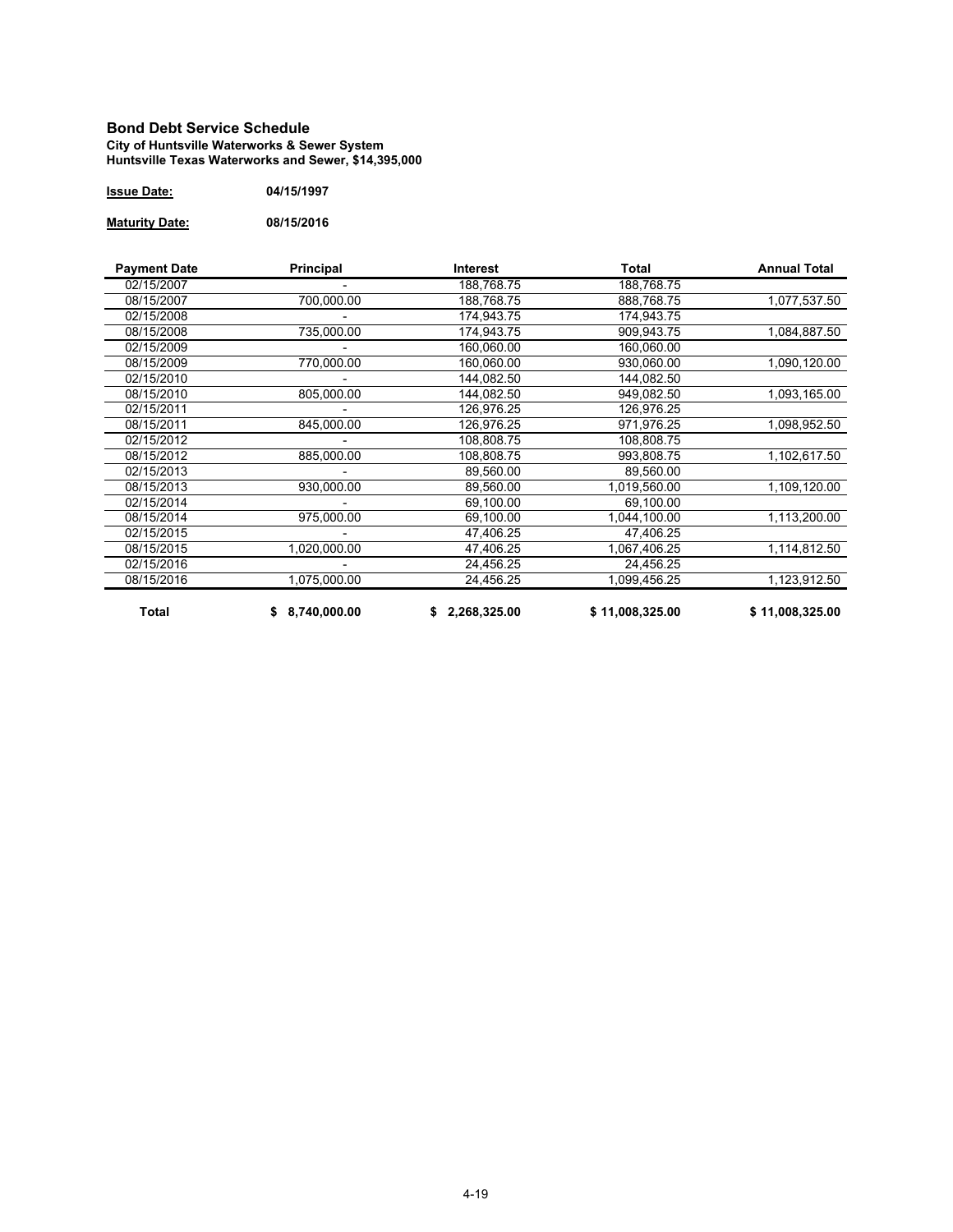#### **Bond Debt Service Schedule City of Huntsville Waterworks & Sewer System Waterworks and Sewer System Revenue Bonds, Series 2002, \$7,255,000**

| 11/19/2002<br>Issue Date: |
|---------------------------|
|---------------------------|

**Maturity Date: 08/15/2022**

| <b>Payment Date</b>      | Principal      | <b>Interest</b> | <b>Total</b>   | <b>Annual Total</b> |
|--------------------------|----------------|-----------------|----------------|---------------------|
| 02/15/2007               |                | 143.738.75      | 143,738.75     |                     |
| 08/15/2007               | 290,000.00     | 143,738.75      | 433,738.75     | 577,477.50          |
| 02/15/2008               |                | 137,213.75      | 137,213.75     |                     |
| 08/15/2008               | 300,000.00     | 137,213.75      | 437,213.75     | 574,427.50          |
| 02/15/2009               |                | 130,463.75      | 130,463.75     |                     |
| 08/15/2009               | 315,000.00     | 130,463.75      | 445,463.75     | 575,927.50          |
| 02/15/2010               |                | 123,376.25      | 123,376.25     |                     |
| 08/15/2010               | 325,000.00     | 123.376.25      | 448,376.25     | 571,752.50          |
| 02/15/2011               |                | 116,470.00      | 116,470.00     |                     |
| 08/15/2011               | 340,000.00     | 116,470.00      | 456,470.00     | 572,940.00          |
| 02/15/2012               |                | 109,670.00      | 109,670.00     |                     |
| 08/15/2012               | 355,000.00     | 109,670.00      | 464,670.00     | 574,340.00          |
| 02/15/2013               |                | 102,570.00      | 102,570.00     |                     |
| 08/15/2013               | 365,000.00     | 102,570.00      | 467,570.00     | 570,140.00          |
| 02/15/2014               |                | 95,270.00       | 95,270.00      |                     |
| 08/15/2014               | 380,000.00     | 95,270.00       | 475,270.00     | 570,540.00          |
| 02/15/2015               |                | 87.385.00       | 87,385.00      |                     |
| 08/15/2015               | 395,000.00     | 87,385.00       | 482,385.00     | 569,770.00          |
| 02/15/2016               |                | 78,892.50       | 78,892.50      |                     |
| 08/15/2016               | 415,000.00     | 78,892.50       | 493,892.50     | 572,785.00          |
| 02/15/2017               |                | 69,762.50       | 69,762.50      |                     |
| 08/15/2017               | 430,000.00     | 69,762.50       | 499,762.50     | 569,525.00          |
| 02/15/2018               |                | 59,765.00       | 59,765.00      |                     |
| 08/15/2018               | 450,000.00     | 59,765.00       | 509,765.00     | 569,530.00          |
| 02/15/2019               |                | 49,302.50       | 49,302.50      |                     |
| 08/15/2019               | 470,000.00     | 49,302.50       | 519,302.50     | 568,605.00          |
| 02/15/2020               |                | 38,375.00       | 38,375.00      |                     |
| 08/15/2020               | 490,000.00     | 38,375.00       | 528,375.00     | 566,750.00          |
| $\overline{02}$ /15/2021 |                | 26,125.00       | 26,125.00      |                     |
| 08/15/2021               | 510,000.00     | 26,125.00       | 536,125.00     | 562,250.00          |
| 02/15/2022               |                | 13,375.00       | 13,375.00      |                     |
| 08/15/2022               | 535,000.00     | 13,375.00       | 548,375.00     | 561,750.00          |
| <b>Total</b>             | \$6,365,000.00 | \$2,763,510.00  | \$9,128,510.00 | \$9,128,510.00      |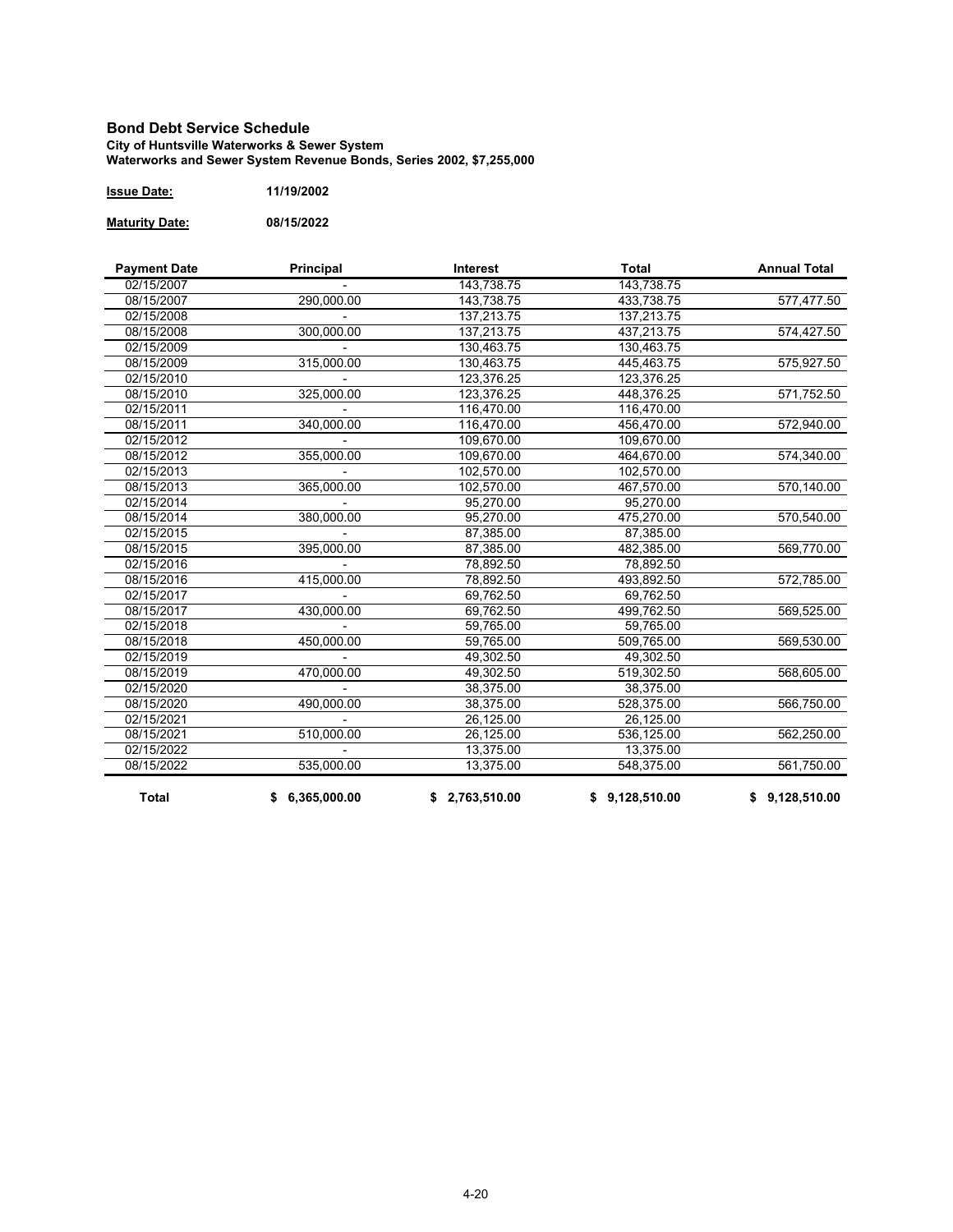#### **Contract Debt Schedule Trinity River Authority Contract Revenue Bonds, Series Refunding 2003, \$3,125,000**

**Issue Date: 6/1/2003**

**Maturity Date: Serially 2/1/2004 through 11/30/2013**

| <b>Payment Date</b> | <b>Principal</b> | <b>Interest</b> | Total        | <b>Annual Total</b> |
|---------------------|------------------|-----------------|--------------|---------------------|
| 2/1/2007            |                  | 50.834.00       | 50.834.00    |                     |
| 8/1/2007            | 295.000.00       | 50.834.00       | 345.834.00   | 396.668.00          |
| 2/1/2008            |                  | 44.935.00       | 44.935.00    |                     |
| 8/1/2008            | 305,000.00       | 44.935.00       | 349.935.00   | 394,870.00          |
| 2/1/2009            |                  | 38,834.00       | 38,834.00    |                     |
| 8/1/2009            | 315.000.00       | 38,834.00       | 353.834.00   | 392,668.00          |
| 2/1/2010            |                  | 32.534.00       | 32.534.00    |                     |
| 8/1/2010            | 330.000.00       | 32.534.00       | 362.534.00   | 395.068.00          |
| 2/1/2011            | -                | 25.109.00       | 25.109.00    |                     |
| 8/1/2011            | 345.000.00       | 25,109.00       | 370.109.00   | 395,218.00          |
| 2/1/2012            |                  | 17.347.00       | 17.347.00    |                     |
| 8/1/2012            | 365,000.00       | 17,347.00       | 382,347.00   | 399.694.00          |
| 2/1/2013            |                  | 8,906.00        | 8.906.00     |                     |
| 8/1/2013            | 375.000.00       | 8,906.00        | 383.906.00   | 392,812.00          |
| <b>Total</b>        | 2,330,000.00     | 436,998.00      | 2,766,998.00 | 2,766,998.00        |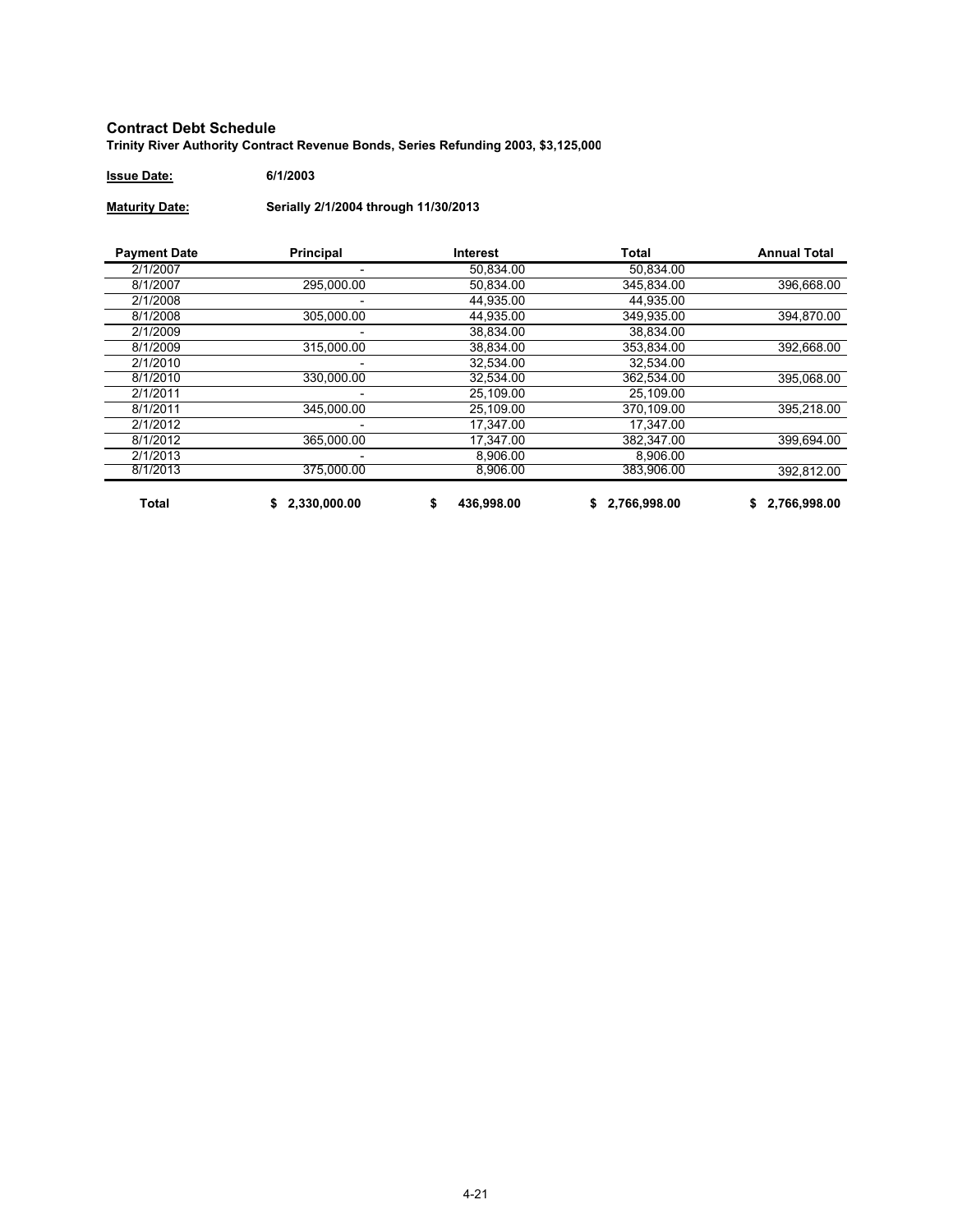#### **Bond Debt Service Schedule City of Huntsville General Obligation General Obligation Refunding Bonds, Series 2004**

| <b>Issue Date:</b> | 04/22/2004 |
|--------------------|------------|
|                    |            |

**Maturity Date: 09/30/2009**

| <b>Payment Date</b> | <b>Principal</b>         | Interest  | Total        | <b>Annual Total</b> |
|---------------------|--------------------------|-----------|--------------|---------------------|
| 02/15/2007          | 620.000.00               | 12.106.25 | 632.106.25   |                     |
| 08/15/2007          | -                        | 5.906.25  | 5.906.25     | 638.012.50          |
| 02/15/2008          | 495.000.00               | 5.906.25  | 500.906.25   |                     |
| 08/15/2008          | $\overline{\phantom{0}}$ | 956.25    | 956.25       | 501,862.50          |
| 02/15/2009          | 85.000.00                | 956.25    | 85.956.25    | 85.956.25           |
| <b>Total</b>        | 1,200,000.00             | 25.831.25 | 1,225,831.25 | 1,225,831.25        |